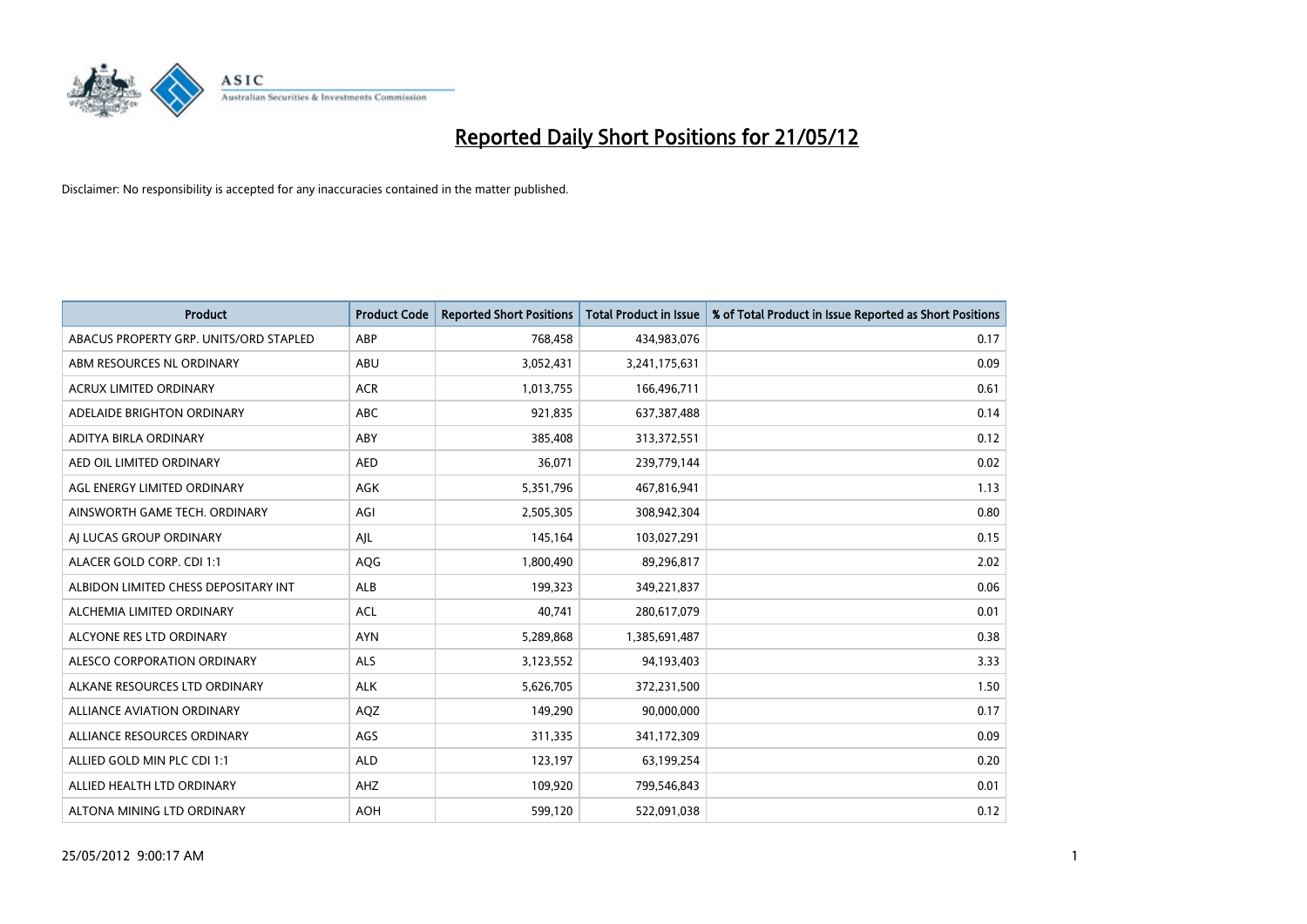

| <b>Product</b>                          | <b>Product Code</b> | <b>Reported Short Positions</b> | <b>Total Product in Issue</b> | % of Total Product in Issue Reported as Short Positions |
|-----------------------------------------|---------------------|---------------------------------|-------------------------------|---------------------------------------------------------|
| ALUMINA LIMITED ORDINARY                | <b>AWC</b>          | 84,363,858                      | 2,440,196,187                 | 3.46                                                    |
| AMALGAMATED HOLDINGS ORDINARY           | AHD                 | 3,118                           | 157,613,022                   | 0.00                                                    |
| AMCOM TELECOMM. ORDINARY                | AMM                 | 5,000                           | 241,491,904                   | 0.00                                                    |
| AMCOR LIMITED ORDINARY                  | AMC                 | 3,737,993                       | 1,206,684,923                 | 0.30                                                    |
| AMP LIMITED ORDINARY                    | AMP                 | 4,390,881                       | 2,894,931,180                 | 0.15                                                    |
| AMPELLA MINING ORDINARY                 | <b>AMX</b>          | 3,878,855                       | 240,600,493                   | 1.62                                                    |
| ANSELL LIMITED ORDINARY                 | <b>ANN</b>          | 3,069,899                       | 130,656,668                   | 2.35                                                    |
| ANTARES ENERGY LTD ORDINARY             | AZZ                 | 305,453                         | 260,000,000                   | 0.12                                                    |
| ANZ BANKING GRP LTD ORDINARY            | ANZ                 | 9,135,541                       | 2,679,587,116                 | 0.29                                                    |
| APA GROUP STAPLED SECURITIES            | <b>APA</b>          | 6,143,836                       | 644,485,583                   | 0.94                                                    |
| APN NEWS & MEDIA ORDINARY               | <b>APN</b>          | 24,353,514                      | 649,010,756                   | 3.74                                                    |
| AQUARIUS PLATINUM. ORDINARY             | <b>AOP</b>          | 14,189,274                      | 470,312,578                   | 3.00                                                    |
| AQUILA RESOURCES ORDINARY               | <b>AQA</b>          | 5,190,751                       | 411,804,442                   | 1.24                                                    |
| ARAFURA RESOURCE LTD ORDINARY           | <b>ARU</b>          | 10,763,630                      | 396,004,144                   | 2.70                                                    |
| ARB CORPORATION ORDINARY                | <b>ARP</b>          | 47,345                          | 72,481,302                    | 0.06                                                    |
| ARDENT LEISURE GROUP STAPLED SECURITIES | AAD                 | 314,215                         | 334,209,401                   | 0.10                                                    |
| ARISTOCRAT LEISURE ORDINARY             | <b>ALL</b>          | 17,950,596                      | 550,502,889                   | 3.28                                                    |
| ASCIANO LIMITED ORDINARY                | <b>AIO</b>          | 2,876,432                       | 975,385,664                   | 0.29                                                    |
| ASG GROUP LIMITED ORDINARY              | ASZ                 | 108,313                         | 172,142,079                   | 0.06                                                    |
| ASPEN GROUP ORD/UNITS STAPLED           | APZ                 | 128,909                         | 596,206,393                   | 0.02                                                    |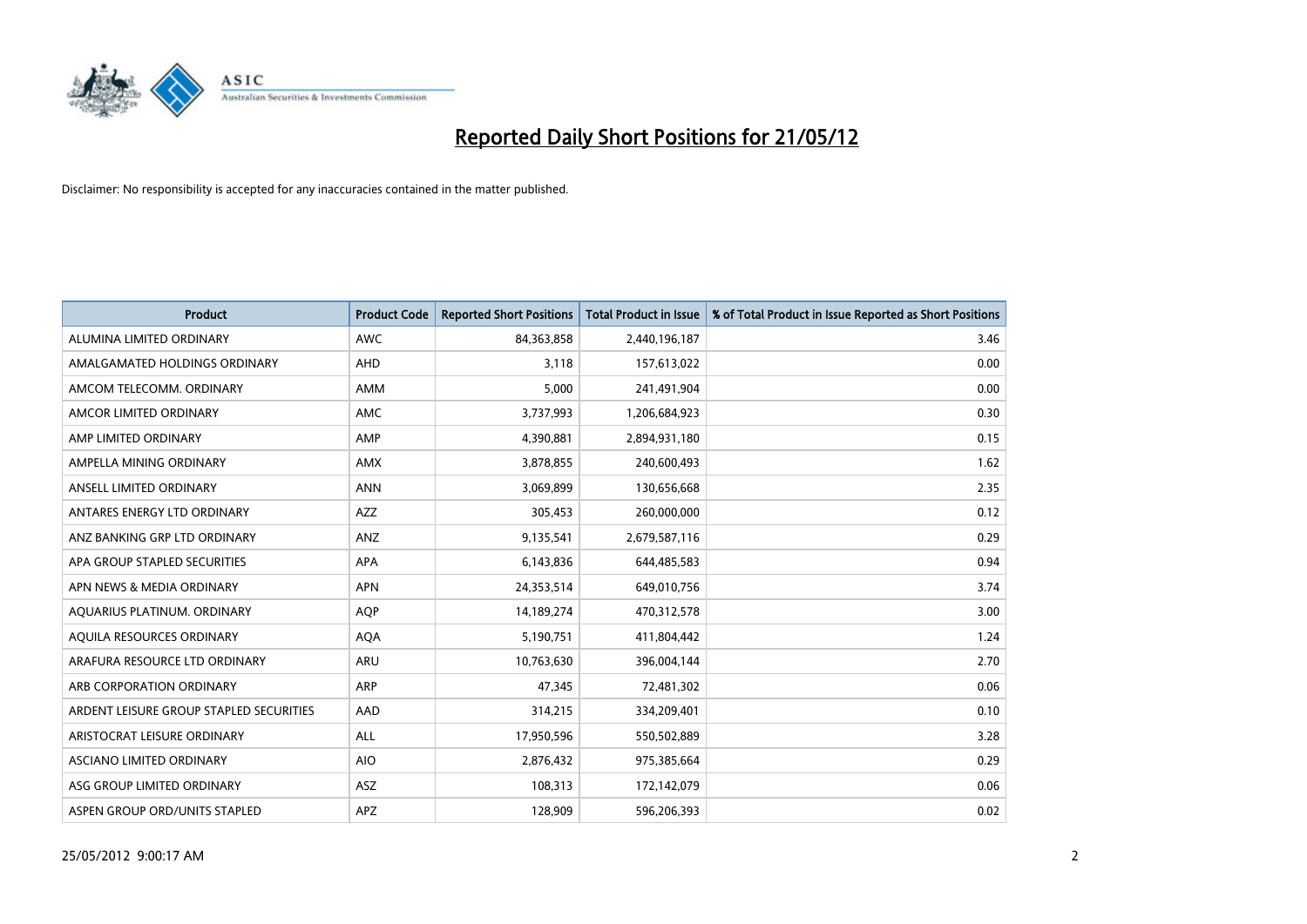

| <b>Product</b>                          | <b>Product Code</b> | <b>Reported Short Positions</b> | <b>Total Product in Issue</b> | % of Total Product in Issue Reported as Short Positions |
|-----------------------------------------|---------------------|---------------------------------|-------------------------------|---------------------------------------------------------|
| ASPIRE MINING LTD ORDINARY              | <b>AKM</b>          | 1,850,182                       | 620,594,556                   | 0.29                                                    |
| ASTRO JAP PROP GROUP STAPLED SECURITIES | AJA                 | 33,508                          | 58,445,002                    | 0.05                                                    |
| ASX LIMITED ORDINARY                    | <b>ASX</b>          | 3,402,426                       | 175,136,729                   | 1.92                                                    |
| ATLAS IRON LIMITED ORDINARY             | AGO                 | 4,090,114                       | 904,580,993                   | 0.47                                                    |
| AUCKLAND INTERNATION ORDINARY           | AIA                 | 50,000                          | 1,322,564,489                 | 0.00                                                    |
| <b>AURORA OIL &amp; GAS ORDINARY</b>    | <b>AUT</b>          | 11,591,359                      | 411,655,343                   | 2.80                                                    |
| AUSDRILL LIMITED ORDINARY               | ASL                 | 870,591                         | 304,397,289                   | 0.29                                                    |
| AUSENCO LIMITED ORDINARY                | AAX                 | 511,199                         | 123,872,665                   | 0.40                                                    |
| <b>AUSTAL LIMITED ORDINARY</b>          | ASB                 | 303,045                         | 188,193,007                   | 0.16                                                    |
| AUSTIN ENGINEERING ORDINARY             | ANG                 | 20,249                          | 72,314,403                    | 0.02                                                    |
| AUSTRALAND PROPERTY STAPLED SECURITY    | <b>ALZ</b>          | 633,515                         | 576,846,597                   | 0.11                                                    |
| AUSTRALIAN AGRICULT, ORDINARY           | AAC                 | 538,040                         | 312,905,085                   | 0.17                                                    |
| AUSTRALIAN INFRASTR. UNITS/ORDINARY     | <b>AIX</b>          | 11,927,538                      | 620,733,944                   | 1.93                                                    |
| AUSTRALIAN PHARM. ORDINARY              | API                 | 244,789                         | 488,115,883                   | 0.06                                                    |
| AUTOMOTIVE HOLDINGS ORDINARY            | AHE                 | 7,110                           | 260,579,682                   | 0.00                                                    |
| AVIENNINGS LIMITED ORDINARY             | <b>AVI</b>          | 225,001                         | 274,588,694                   | 0.08                                                    |
| AWE LIMITED ORDINARY                    | AWE                 | 3,803,172                       | 521,871,941                   | 0.73                                                    |
| AZIMUTH RES LTD ORDINARY                | <b>AZH</b>          | 528,024                         | 401,368,304                   | 0.12                                                    |
| AZUMAH RESOURCES ORDINARY               | AZM                 | 866,475                         | 333,614,096                   | 0.26                                                    |
| <b>BANDANNA ENERGY ORDINARY</b>         | <b>BND</b>          | 3,714,923                       | 528,481,199                   | 0.70                                                    |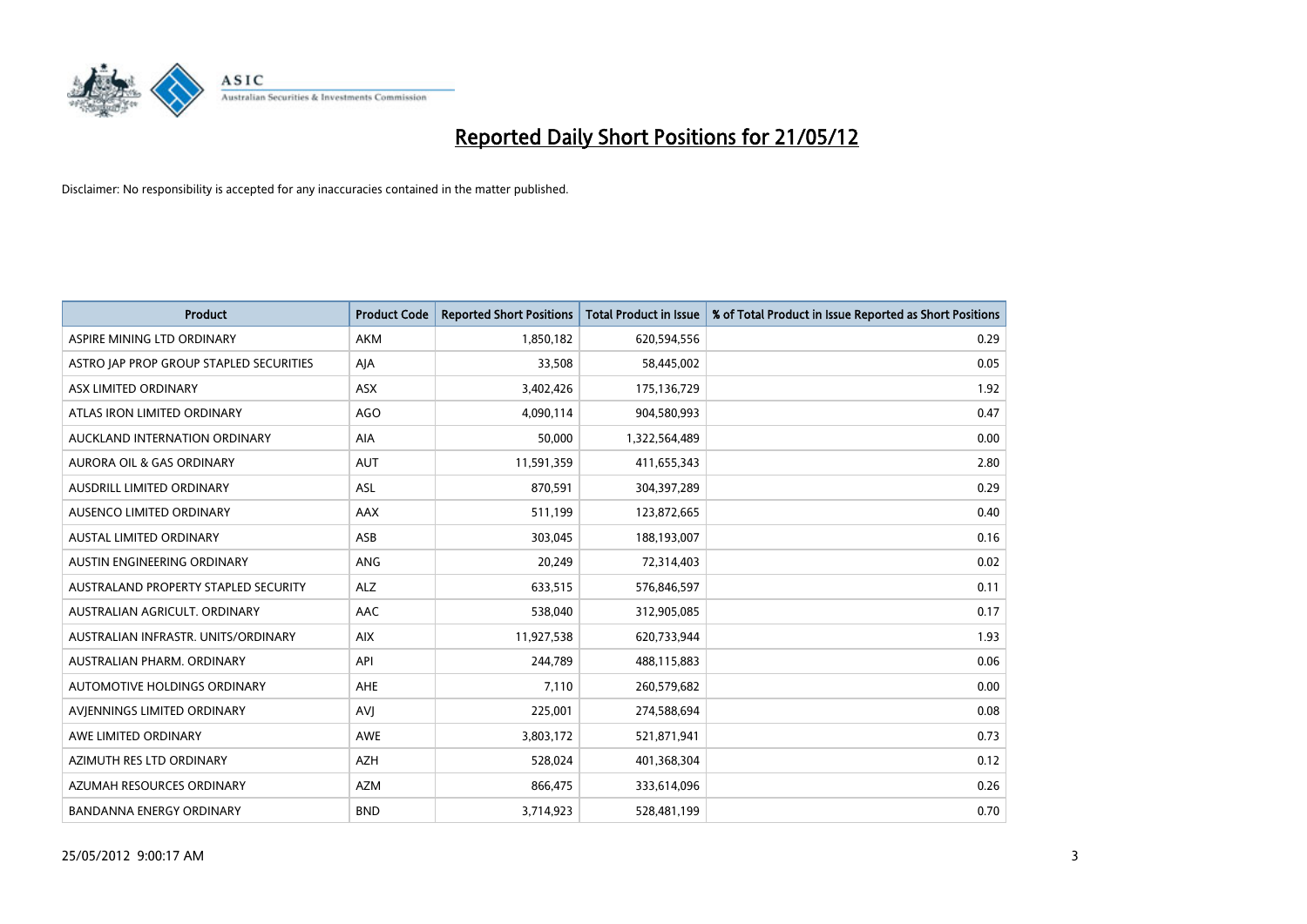

| <b>Product</b>                       | <b>Product Code</b> | <b>Reported Short Positions</b> | <b>Total Product in Issue</b> | % of Total Product in Issue Reported as Short Positions |
|--------------------------------------|---------------------|---------------------------------|-------------------------------|---------------------------------------------------------|
| BANK OF QUEENSLAND. ORDINARY         | <b>BOQ</b>          | 8,456,207                       | 304,034,664                   | 2.81                                                    |
| <b>BANNERMAN RESOURCES ORDINARY</b>  | <b>BMN</b>          | 110,324                         | 299,538,975                   | 0.04                                                    |
| <b>BASE RES LIMITED ORDINARY</b>     | <b>BSE</b>          | 754,626                         | 460,440,029                   | 0.17                                                    |
| <b>BASSARI RESOURCES ORDINARY</b>    | <b>BSR</b>          | 5,653,333                       | 572,648,689                   | 0.99                                                    |
| <b>BATHURST RESOURCES ORDINARY</b>   | <b>BTU</b>          | 33,632,785                      | 695,747,997                   | 4.82                                                    |
| <b>BC IRON LIMITED ORDINARY</b>      | <b>BCI</b>          | 307,954                         | 103,861,000                   | 0.30                                                    |
| BEACH ENERGY LIMITED ORDINARY        | <b>BPT</b>          | 36,208,375                      | 1,255,464,157                 | 2.87                                                    |
| BEADELL RESOURCE LTD ORDINARY        | <b>BDR</b>          | 11,270,471                      | 716,004,752                   | 1.59                                                    |
| BENDIGO AND ADELAIDE ORDINARY        | <b>BEN</b>          | 4,598,651                       | 396,604,957                   | 1.14                                                    |
| BERKELEY RESOURCES ORDINARY          | <b>BKY</b>          | 2,241,803                       | 179,298,273                   | 1.26                                                    |
| BETASHARES ASX RES ETF UNITS         | <b>ORE</b>          | 78,350                          | 4,220,217                     | 1.86                                                    |
| <b>BHP BILLITON LIMITED ORDINARY</b> | <b>BHP</b>          | 17,333,233                      | 3,211,691,105                 | 0.50                                                    |
| <b>BILLABONG ORDINARY</b>            | <b>BBG</b>          | 23,276,962                      | 257,888,239                   | 9.02                                                    |
| <b>BIOTA HOLDINGS ORDINARY</b>       | <b>BTA</b>          | 1,373,773                       | 182,017,516                   | 0.74                                                    |
| <b>BLACKTHORN RESOURCES ORDINARY</b> | <b>BTR</b>          | 19,887                          | 127,818,000                   | 0.02                                                    |
| BLUESCOPE STEEL LTD ORDINARY         | <b>BSL</b>          | 46,291,392                      | 3,349,185,247                 | 1.39                                                    |
| <b>BOART LONGYEAR ORDINARY</b>       | <b>BLY</b>          | 7,972,006                       | 461,163,412                   | 1.74                                                    |
| <b>BOOM LOGISTICS ORDINARY</b>       | <b>BOL</b>          | 626                             | 468,663,585                   | 0.00                                                    |
| <b>BORAL LIMITED, ORDINARY</b>       | <b>BLD</b>          | 42,561,327                      | 758,572,140                   | 5.59                                                    |
| <b>BRADKEN LIMITED ORDINARY</b>      | <b>BKN</b>          | 7,430,810                       | 168,629,376                   | 4.43                                                    |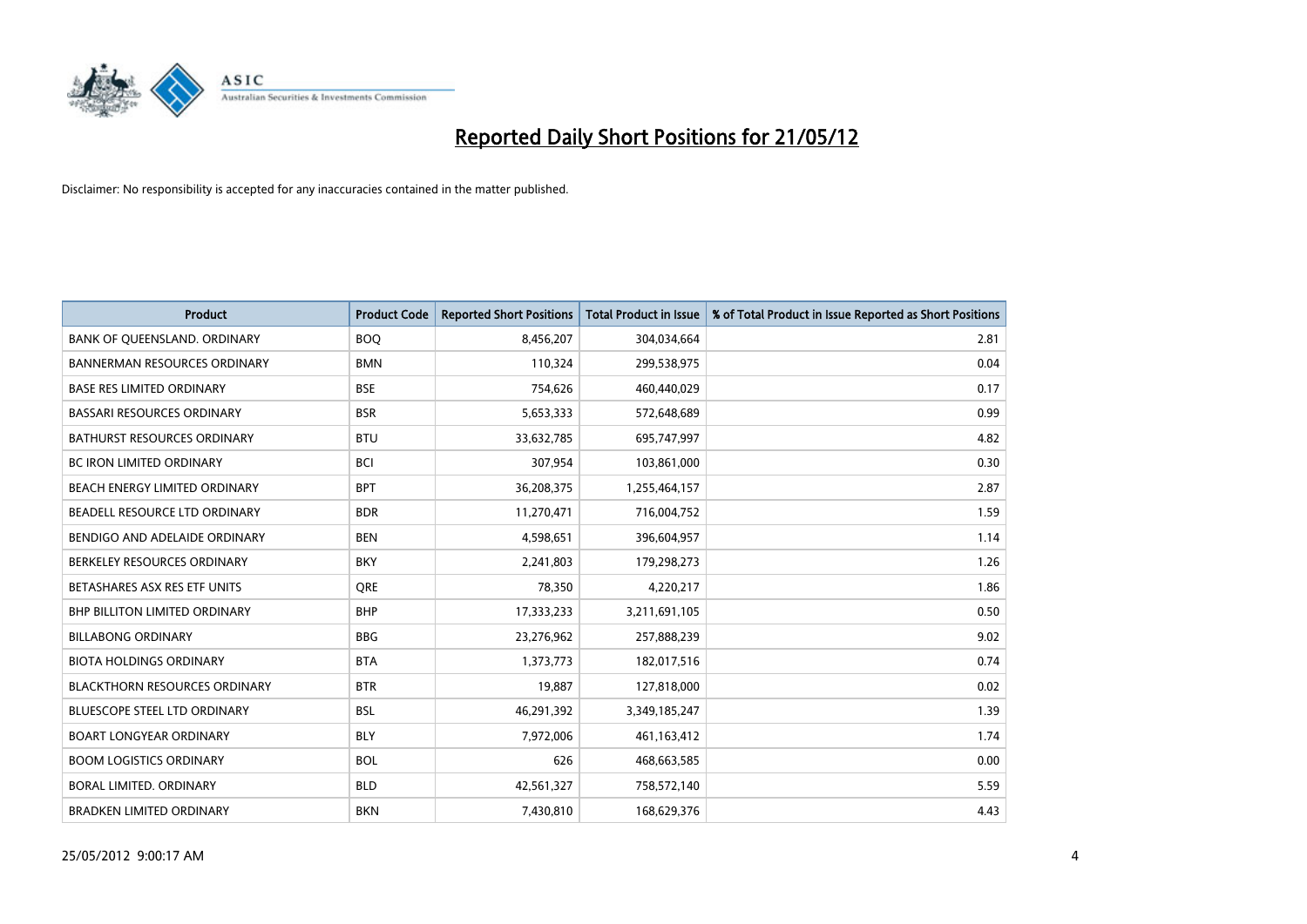

| <b>Product</b>                          | <b>Product Code</b> | <b>Reported Short Positions</b> | <b>Total Product in Issue</b> | % of Total Product in Issue Reported as Short Positions |
|-----------------------------------------|---------------------|---------------------------------|-------------------------------|---------------------------------------------------------|
| <b>BRAMBLES LIMITED ORDINARY</b>        | <b>BXB</b>          | 11,649,565                      | 1,480,975,746                 | 0.78                                                    |
| BREVILLE GROUP LTD ORDINARY             | <b>BRG</b>          | 39,929                          | 130,095,322                   | 0.04                                                    |
| <b>BRICKWORKS LIMITED ORDINARY</b>      | <b>BKW</b>          | 23,709                          | 147,567,333                   | 0.02                                                    |
| <b>BROCKMAN RESOURCES ORDINARY</b>      | <b>BRM</b>          | 11,111                          | 145,053,151                   | 0.01                                                    |
| BT INVESTMENT MNGMNT ORDINARY           | <b>BTT</b>          | 129,472                         | 267,906,977                   | 0.05                                                    |
| <b>BURU ENERGY ORDINARY</b>             | <b>BRU</b>          | 9,304,306                       | 234,340,477                   | 3.97                                                    |
| <b>BWP TRUST ORDINARY UNITS</b>         | <b>BWP</b>          | 352,847                         | 525,255,093                   | 0.05                                                    |
| CABCHARGE AUSTRALIA ORDINARY            | CAB                 | 625,613                         | 120,437,014                   | 0.52                                                    |
| CALTEX AUSTRALIA ORDINARY               | <b>CTX</b>          | 7,115,164                       | 270,000,000                   | 2.58                                                    |
| <b>CAMPBELL BROTHERS ORDINARY</b>       | <b>CPB</b>          | 1,167,804                       | 67,503,411                    | 1.75                                                    |
| CAPE LAMBERT RES LTD ORDINARY           | <b>CFE</b>          | 388,759                         | 689,108,792                   | 0.05                                                    |
| CARABELLA RES LTD ORDINARY              | <b>CLR</b>          | 271,020                         | 133,642,797                   | 0.21                                                    |
| <b>CARBON ENERGY ORDINARY</b>           | <b>CNX</b>          | 77,039                          | 772,586,709                   | 0.01                                                    |
| <b>CARDNO LIMITED ORDINARY</b>          | CDD                 | 267,900                         | 138,094,885                   | 0.18                                                    |
| CARNARVON PETROLEUM ORDINARY            | <b>CVN</b>          | 99,527                          | 694,644,634                   | 0.02                                                    |
| CARSALES.COM LTD ORDINARY               | <b>CRZ</b>          | 27,137,707                      | 233,684,223                   | 11.60                                                   |
| CASH CONVERTERS ORDINARY                | CCV                 | 41,599                          | 379,761,025                   | 0.01                                                    |
| CENTRO RETAIL AUST ORD/UNIT STAPLED SEC | <b>CRF</b>          | 16,550,406                      | 1,340,723,189                 | 1.25                                                    |
| CERAMIC FUEL CELLS ORDINARY             | <b>CFU</b>          | 151,109                         | 1,366,298,863                 | 0.01                                                    |
| CFS RETAIL PROPERTY UNITS               | <b>CFX</b>          | 51,650,321                      | 2,839,591,911                 | 1.84                                                    |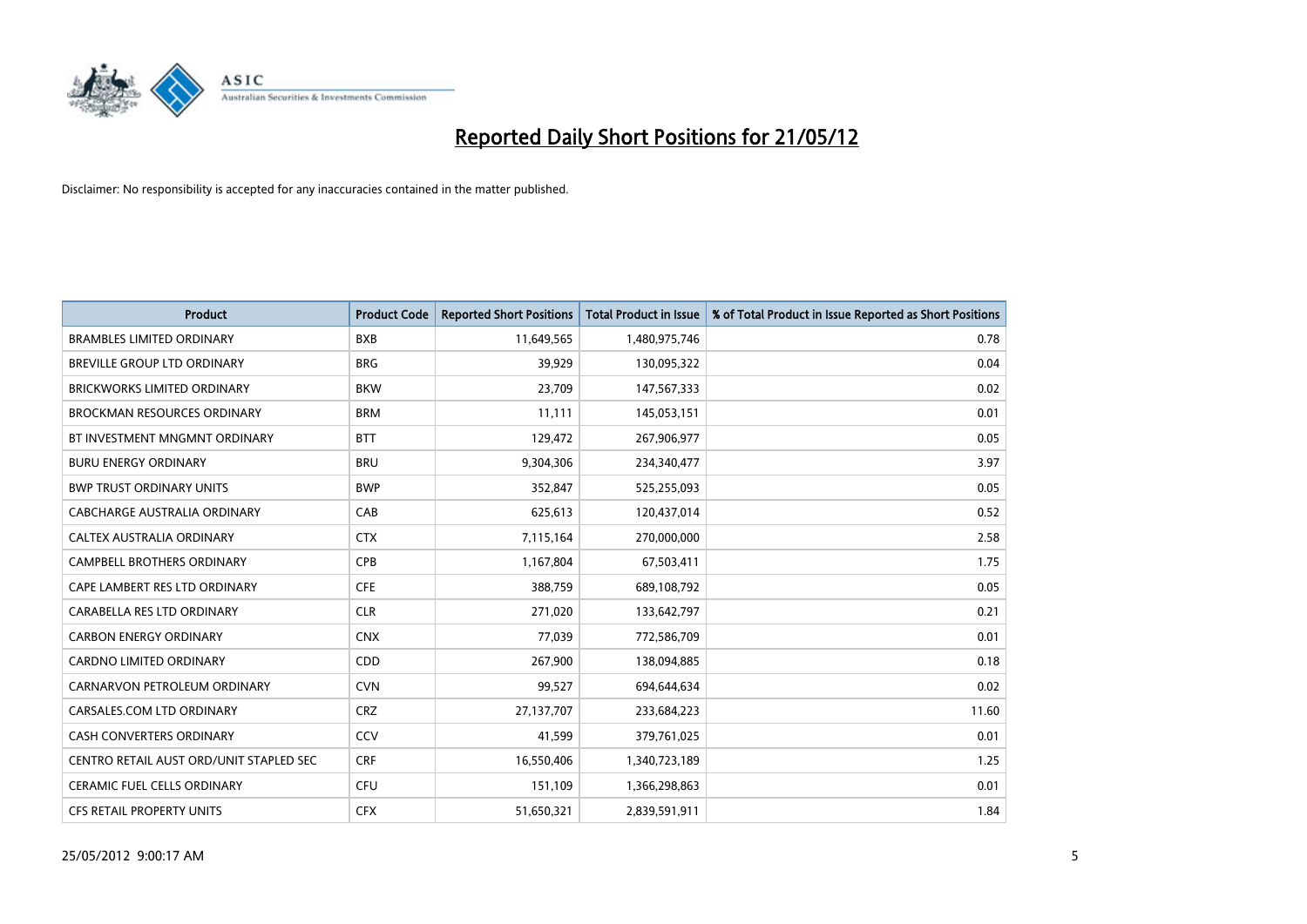

| <b>Product</b>                           | <b>Product Code</b> | <b>Reported Short Positions</b> | <b>Total Product in Issue</b> | % of Total Product in Issue Reported as Short Positions |
|------------------------------------------|---------------------|---------------------------------|-------------------------------|---------------------------------------------------------|
| <b>CGA MINING LIMITED ORDINARY</b>       | <b>CGX</b>          | 278,247                         | 337,725,726                   | 0.08                                                    |
| CHALLENGER DIV.PRO. STAPLED UNITS        | <b>CDI</b>          | 98,984                          | 872,296,035                   | 0.01                                                    |
| <b>CHALLENGER INFRAST, STAPLED UNITS</b> | <b>CIF</b>          | 248,476                         | 316,223,785                   | 0.08                                                    |
| <b>CHALLENGER LIMITED ORDINARY</b>       | <b>CGF</b>          | 3,009,842                       | 546,347,657                   | 0.55                                                    |
| CHARTER HALL GROUP STAPLED US PROHIBIT.  | <b>CHC</b>          | 69,871                          | 308,736,721                   | 0.02                                                    |
| <b>CHARTER HALL RETAIL UNITS</b>         | CQR                 | 783,157                         | 299,628,571                   | 0.27                                                    |
| <b>CHORUS LIMITED ORDINARY</b>           | <b>CNU</b>          | 1,603,653                       | 385,082,123                   | 0.42                                                    |
| CITIGOLD CORP LTD ORDINARY               | <b>CTO</b>          | 1,355,317                       | 1,105,078,301                 | 0.12                                                    |
| <b>CLOUGH LIMITED ORDINARY</b>           | <b>CLO</b>          | 124,430                         | 773,373,357                   | 0.01                                                    |
| <b>CNPR GRP UNITS/ORD STAPLED</b>        | <b>CNP</b>          | 2,537                           | 972,414,514                   | 0.00                                                    |
| COAL OF AFRICA LTD ORDINARY              | <b>CZA</b>          | 712,579                         | 662,484,573                   | 0.11                                                    |
| <b>COALSPUR MINES LTD ORDINARY</b>       | <b>CPL</b>          | 11,293,017                      | 620,729,899                   | 1.82                                                    |
| COALWORKS LIMITED ORDINARY               | <b>CWK</b>          | 9,000                           | 171,618,964                   | 0.01                                                    |
| <b>COBAR CONSOLIDATED ORDINARY</b>       | CCU                 | 278,023                         | 210,101,187                   | 0.12                                                    |
| COCA-COLA AMATIL ORDINARY                | <b>CCL</b>          | 10,540,774                      | 761,319,007                   | 1.35                                                    |
| COCHLEAR LIMITED ORDINARY                | <b>COH</b>          | 6,315,340                       | 56,929,432                    | 11.03                                                   |
| COCKATOO COAL ORDINARY                   | <b>COK</b>          | 14,534,963                      | 1,016,746,908                 | 1.42                                                    |
| <b>COFFEY INTERNATIONAL ORDINARY</b>     | <b>COF</b>          | 250,361                         | 255,833,165                   | 0.10                                                    |
| COKAL LTD ORDINARY                       | <b>CKA</b>          | 62,844                          | 411,046,892                   | 0.02                                                    |
| <b>COLLINS FOODS LTD ORDINARY</b>        | <b>CKF</b>          | 36,978                          | 93,000,003                    | 0.04                                                    |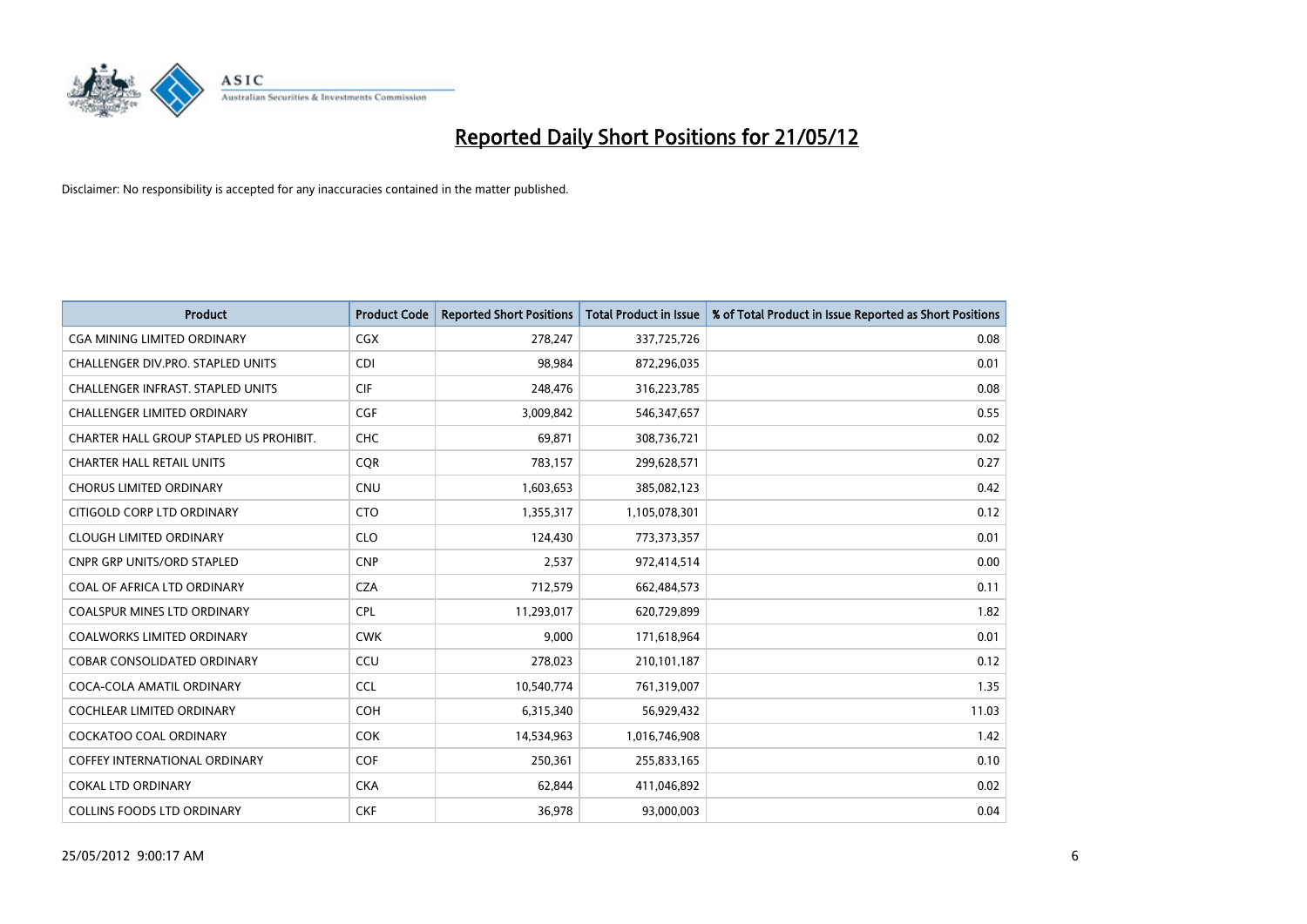

| <b>Product</b>                      | <b>Product Code</b> | <b>Reported Short Positions</b> | <b>Total Product in Issue</b> | % of Total Product in Issue Reported as Short Positions |
|-------------------------------------|---------------------|---------------------------------|-------------------------------|---------------------------------------------------------|
| COMMONWEALTH BANK, ORDINARY         | <b>CBA</b>          | 28,106,761                      | 1,592,154,780                 | 1.72                                                    |
| COMMONWEALTH PROP ORDINARY UNITS    | <b>CPA</b>          | 27,087,815                      | 2,347,003,413                 | 1.16                                                    |
| <b>COMPASS RESOURCES ORDINARY</b>   | <b>CMR</b>          | 7,472                           | 1,403,744,100                 | 0.00                                                    |
| COMPUTERSHARE LTD ORDINARY          | <b>CPU</b>          | 6,799,261                       | 555,664,059                   | 1.26                                                    |
| CONSOLIDATED MEDIA, ORDINARY        | <b>CMI</b>          | 1,768,945                       | 561,834,996                   | 0.31                                                    |
| CONTINENTAL COAL LTD ORDINARY       | <b>CCC</b>          | 650,004                         | 421,018,421                   | 0.15                                                    |
| <b>COOPER ENERGY LTD ORDINARY</b>   | <b>COE</b>          | 391,388                         | 292,791,528                   | 0.14                                                    |
| <b>CREDIT CORP GROUP ORDINARY</b>   | <b>CCP</b>          | 12,309                          | 45,571,114                    | 0.03                                                    |
| CROMWELL PROP STAPLED SECURITIES    | <b>CMW</b>          | 4,029                           | 1,168,086,516                 | 0.00                                                    |
| <b>CROWN LIMITED ORDINARY</b>       | <b>CWN</b>          | 5,362,358                       | 728,394,185                   | 0.74                                                    |
| <b>CSG LIMITED ORDINARY</b>         | <b>CSV</b>          | 831,697                         | 282,567,499                   | 0.28                                                    |
| <b>CSL LIMITED ORDINARY</b>         | <b>CSL</b>          | 5,756,905                       | 511,658,424                   | 1.12                                                    |
| <b>CSR LIMITED ORDINARY</b>         | <b>CSR</b>          | 37,200,583                      | 506,000,315                   | 7.35                                                    |
| <b>CUDECO LIMITED ORDINARY</b>      | CDU                 | 3,766,447                       | 190,159,476                   | 1.99                                                    |
| <b>CUE ENERGY RESOURCE ORDINARY</b> | <b>CUE</b>          | 3,154,309                       | 698,119,720                   | 0.45                                                    |
| <b>CUSTOMERS LIMITED ORDINARY</b>   | <b>CUS</b>          | 12,220                          | 134,869,357                   | 0.01                                                    |
| DART ENERGY LTD ORDINARY            | <b>DTE</b>          | 31,283,748                      | 736,141,536                   | 4.25                                                    |
| DAVID JONES LIMITED ORDINARY        | <b>DJS</b>          | 55,799,081                      | 528,655,600                   | 10.52                                                   |
| DECMIL GROUP LIMITED ORDINARY       | <b>DCG</b>          | 259,207                         | 166,492,757                   | 0.15                                                    |
| DEEP YELLOW LIMITED ORDINARY        | <b>DYL</b>          | 984.389                         | 1,128,736,403                 | 0.09                                                    |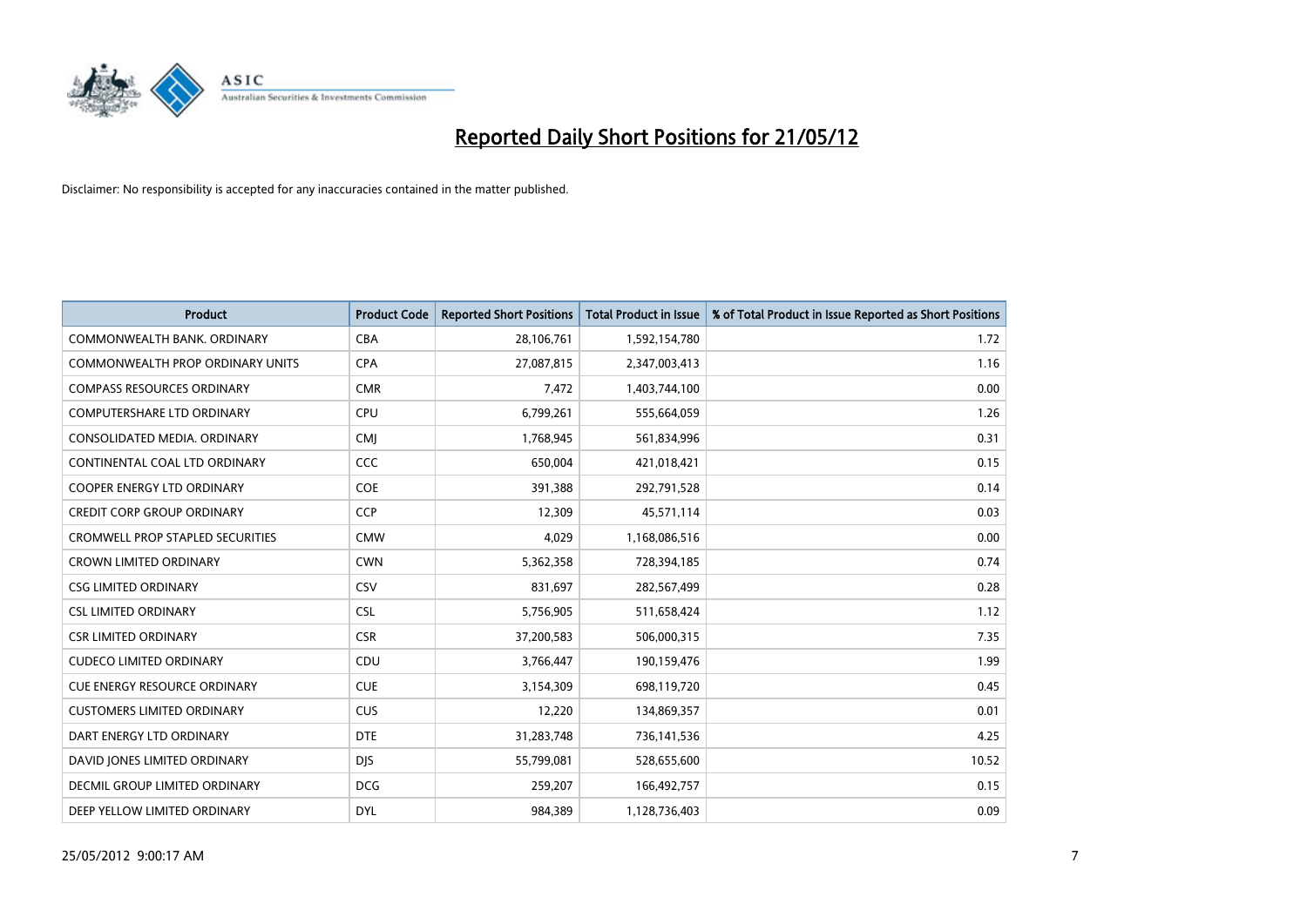

| <b>Product</b>                       | <b>Product Code</b> | <b>Reported Short Positions</b> | <b>Total Product in Issue</b> | % of Total Product in Issue Reported as Short Positions |
|--------------------------------------|---------------------|---------------------------------|-------------------------------|---------------------------------------------------------|
| DEXUS PROPERTY GROUP STAPLED UNITS   | <b>DXS</b>          | 14,479,076                      | 4,839,024,176                 | 0.32                                                    |
| DISCOVERY METALS LTD ORDINARY        | <b>DML</b>          | 10,316,274                      | 442,128,231                   | 2.34                                                    |
| DOMINO PIZZA ENTERPR ORDINARY        | <b>DMP</b>          | 189,995                         | 69,899,674                    | 0.27                                                    |
| DORAY MINERALS LTD ORDINARY          | <b>DRM</b>          | 50,887                          | 80,730,513                    | 0.06                                                    |
| DOWNER EDI LIMITED ORDINARY          | <b>DOW</b>          | 6,311,507                       | 429,100,296                   | 1.46                                                    |
| DRILLSEARCH ENERGY ORDINARY          | <b>DLS</b>          | 5,057,052                       | 337,449,196                   | 1.50                                                    |
| DUET GROUP STAPLED US PROHIBIT.      | <b>DUE</b>          | 9,956,751                       | 1,109,831,386                 | 0.90                                                    |
| DULUXGROUP LIMITED ORDINARY          | <b>DLX</b>          | 9,864,166                       | 367,456,259                   | 2.68                                                    |
| <b>DWS LTD ORDINARY</b>              | <b>DWS</b>          | 750                             | 132,362,763                   | 0.00                                                    |
| ECHO ENTERTAINMENT ORDINARY          | <b>EGP</b>          | 61,993,346                      | 688,019,737                   | 8.99                                                    |
| <b>ELDERS LIMITED ORDINARY</b>       | <b>ELD</b>          | 26,475,948                      | 448,598,480                   | 5.90                                                    |
| ELDORADO GOLD CORP CDI 1:1           | EAU                 | 35,744                          | 7,235,235                     | 0.51                                                    |
| ELEMENTAL MINERALS ORDINARY          | <b>ELM</b>          | 463,580                         | 243,614,280                   | 0.19                                                    |
| ELEMENTOS LIMITED ORDINARY           | <b>ELT</b>          | 16                              | 82,383,526                    | 0.00                                                    |
| <b>EMECO HOLDINGS ORDINARY</b>       | <b>EHL</b>          | 3,636,011                       | 631,237,586                   | 0.58                                                    |
| <b>ENDEAVOUR MIN CORP CDI 1:1</b>    | <b>EVR</b>          | 115,733                         | 117,139,706                   | 0.09                                                    |
| <b>ENERGY RESOURCES ORDINARY 'A'</b> | ERA                 | 10,157,735                      | 517,725,062                   | 1.96                                                    |
| <b>ENERGY WORLD CORPOR. ORDINARY</b> | <b>EWC</b>          | 26,413,165                      | 1,734,166,672                 | 1.52                                                    |
| <b>ENVESTRA LIMITED ORDINARY</b>     | <b>ENV</b>          | 13,588,132                      | 1,572,392,111                 | 0.85                                                    |
| EQUATORIAL RES LTD ORDINARY          | EQX                 | 140,123                         | 117,235,353                   | 0.12                                                    |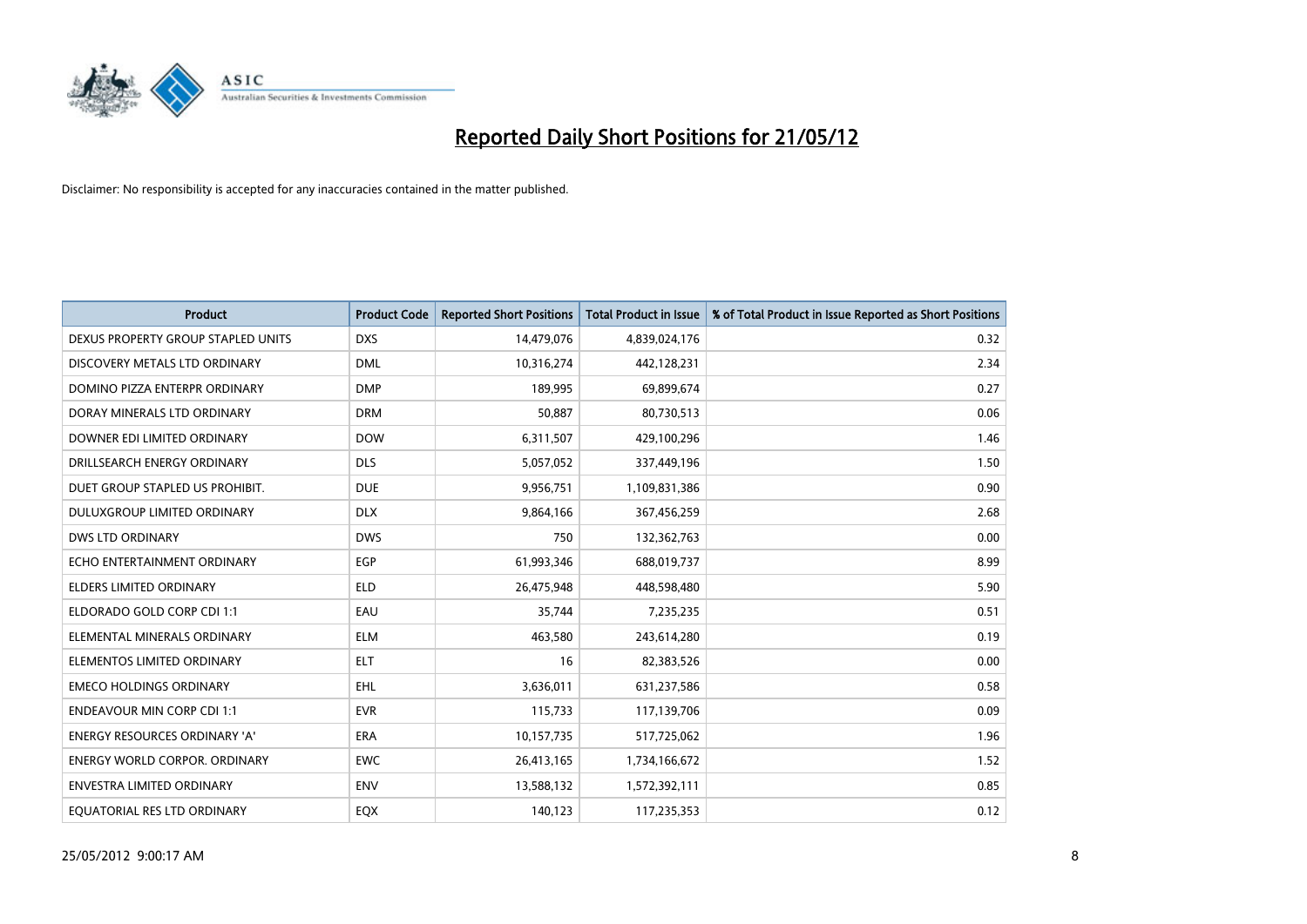

| <b>Product</b>                        | <b>Product Code</b> | <b>Reported Short Positions</b> | <b>Total Product in Issue</b> | % of Total Product in Issue Reported as Short Positions |
|---------------------------------------|---------------------|---------------------------------|-------------------------------|---------------------------------------------------------|
| EUREKA ENERGY LTD ORDINARY            | <b>EKA</b>          | 91,618                          | 237,764,050                   | 0.03                                                    |
| EUROZ LIMITED ORDINARY                | EZL                 | 26,690                          | 143,633,668                   | 0.02                                                    |
| EVOLUTION MINING LTD ORDINARY         | <b>EVN</b>          | 2,574,589                       | 707,105,713                   | 0.36                                                    |
| <b>EXCO RESOURCES LTD ORDINARY</b>    | <b>EXS</b>          | 50,060                          | 356,044,187                   | 0.01                                                    |
| FAIRFAX MEDIA LTD ORDINARY            | <b>FXI</b>          | 260,433,837                     | 2,351,955,725                 | 11.10                                                   |
| <b>FAR LTD ORDINARY</b>               | <b>FAR</b>          | 26,305,527                      | 2,499,846,742                 | 1.05                                                    |
| FISHER & PAYKEL H. ORDINARY           | <b>FPH</b>          | 7,000                           | 530,053,399                   | 0.00                                                    |
| FKP PROPERTY GROUP STAPLED SECURITIES | <b>FKP</b>          | 41,358,679                      | 1,211,033,858                 | 3.41                                                    |
| FLEETWOOD CORP ORDINARY               | <b>FWD</b>          | 161,632                         | 59,217,793                    | 0.26                                                    |
| FLETCHER BUILDING ORDINARY            | <b>FBU</b>          | 12,124,249                      | 682,866,936                   | 1.78                                                    |
| FLEXIGROUP LIMITED ORDINARY           | <b>FXL</b>          | 39,939                          | 279,911,147                   | 0.00                                                    |
| <b>FLIGHT CENTRE ORDINARY</b>         | <b>FLT</b>          | 11,543,425                      | 100,031,742                   | 11.54                                                   |
| FLINDERS MINES LTD ORDINARY           | <b>FMS</b>          | 221,498                         | 1,821,300,404                 | 0.02                                                    |
| <b>FOCUS MINERALS LTD ORDINARY</b>    | <b>FML</b>          | 536,034                         | 4,320,773,701                 | 0.01                                                    |
| <b>FORGE GROUP LIMITED ORDINARY</b>   | <b>FGE</b>          | 363,818                         | 83,469,014                    | 0.44                                                    |
| <b>FORTESCUE METALS GRP ORDINARY</b>  | <b>FMG</b>          | 112,319,115                     | 3,113,798,659                 | 3.57                                                    |
| <b>G.U.D. HOLDINGS ORDINARY</b>       | GUD                 | 1,156,513                       | 70,803,455                    | 1.63                                                    |
| <b>GALAXY RESOURCES ORDINARY</b>      | GXY                 | 8,635,012                       | 363,775,852                   | 2.36                                                    |
| <b>GEODYNAMICS LIMITED ORDINARY</b>   | GDY                 | 850                             | 406,452,608                   | 0.00                                                    |
| <b>GINDALBIE METALS LTD ORDINARY</b>  | <b>GBG</b>          | 36,794,408                      | 1,247,487,454                 | 2.94                                                    |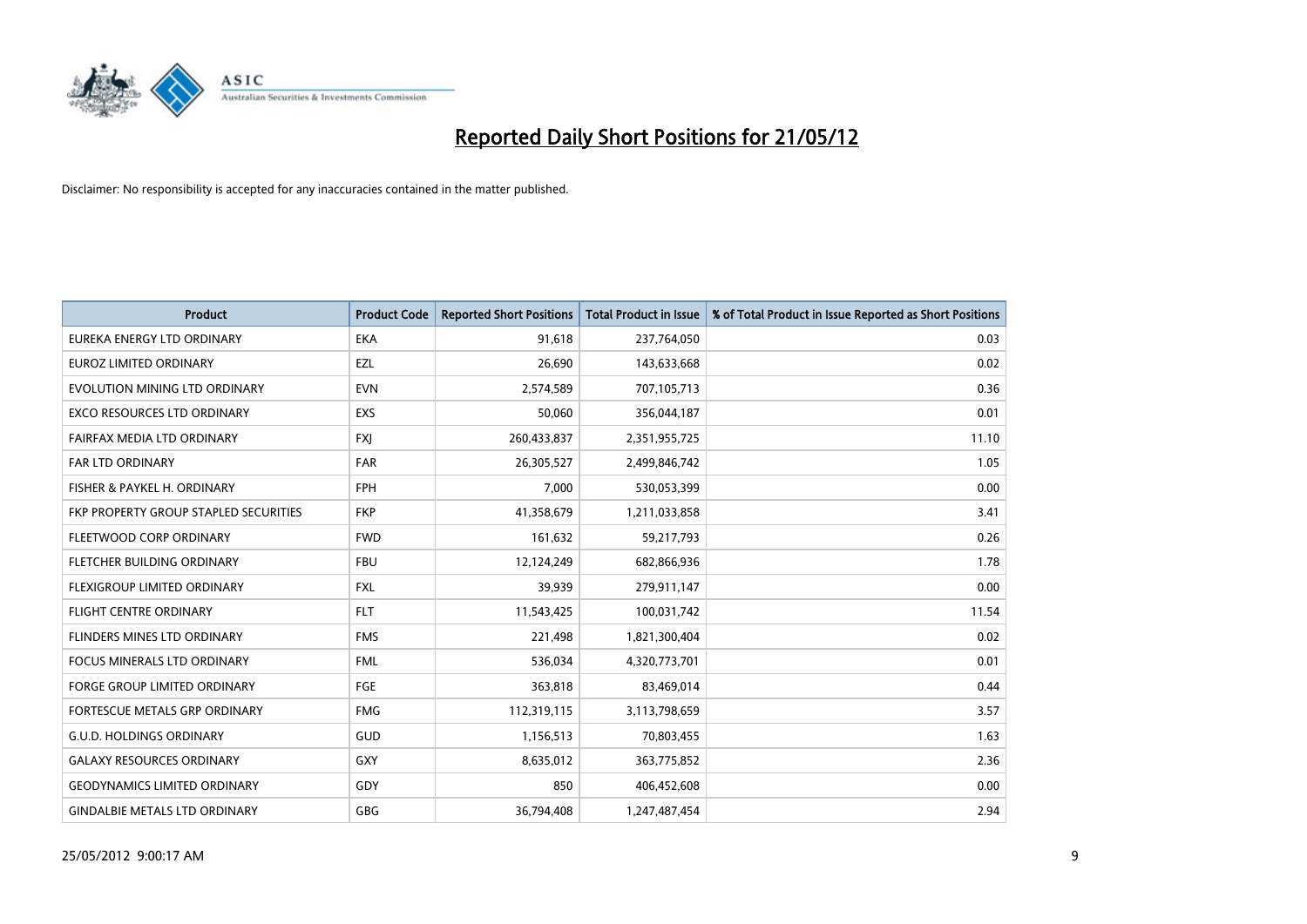

| <b>Product</b>                                   | <b>Product Code</b> | <b>Reported Short Positions</b> | <b>Total Product in Issue</b> | % of Total Product in Issue Reported as Short Positions |
|--------------------------------------------------|---------------------|---------------------------------|-------------------------------|---------------------------------------------------------|
| <b>GLOBAL CONSTRUCTION ORDINARY</b>              | GCS                 | 50,000                          | 116,464,741                   | 0.04                                                    |
| <b>GLOUCESTER COAL ORDINARY</b>                  | GCL                 | 1,282,656                       | 202,905,967                   | 0.62                                                    |
| <b>GOLD ROAD RES LTD ORDINARY</b>                | GOR                 | 211,843                         | 389,975,665                   | 0.06                                                    |
| <b>GOODMAN FIELDER. ORDINARY</b>                 | <b>GFF</b>          | 44,554,641                      | 1,955,559,207                 | 2.28                                                    |
| <b>GOODMAN GROUP STAPLED US PROHIBIT.</b>        | <b>GMG</b>          | 12,857,890                      | 1,549,551,920                 | 0.81                                                    |
| <b>GPT GROUP STAPLED SEC.</b>                    | GPT                 | 12,562,626                      | 1,787,243,710                 | 0.69                                                    |
| <b>GRAINCORP LIMITED A CLASS ORDINARY</b>        | <b>GNC</b>          | 675,591                         | 198,318,900                   | 0.34                                                    |
| <b>GRANGE RESOURCES. ORDINARY</b>                | <b>GRR</b>          | 1,466,058                       | 1,154,766,592                 | 0.12                                                    |
| <b>GREENLAND MIN EN LTD ORDINARY</b>             | GGG                 | 3,960,899                       | 416,390,488                   | 0.95                                                    |
| <b>GROWTHPOINT PROPERTY ORD/UNIT STAPLED SEC</b> | GOZ                 | 146,894                         | 291,904,374                   | 0.05                                                    |
| <b>GRYPHON MINERALS LTD ORDINARY</b>             | GRY                 | 5,664,147                       | 348,264,983                   | 1.63                                                    |
| <b>GUILDFORD COAL LTD ORDINARY</b>               | <b>GUF</b>          | 1,283,885                       | 276,867,530                   | 0.47                                                    |
| <b>GUINNESS PEAT GROUP. CDI 1:1</b>              | GPG                 | 15,000                          | 250,584,860                   | 0.01                                                    |
| <b>GUIARAT NRE COAL LTD ORDINARY</b>             | <b>GNM</b>          | 652,437                         | 993,137,858                   | 0.07                                                    |
| <b>GUNNS LIMITED ORDINARY</b>                    | <b>GNS</b>          | 61,025,660                      | 848,401,559                   | 7.18                                                    |
| <b>GWA GROUP LTD ORDINARY</b>                    | <b>GWA</b>          | 17,407,407                      | 302,005,514                   | 5.78                                                    |
| <b>HARVEY NORMAN ORDINARY</b>                    | <b>HVN</b>          | 97,336,317                      | 1,062,316,784                 | 9.14                                                    |
| HASTIE GROUP LIMITED ORDINARY                    | <b>HST</b>          | 233,914                         | 137,353,504                   | 0.17                                                    |
| HASTINGS DIVERSIFIED STAPLED SECURITY            | <b>HDF</b>          | 728,398                         | 530,001,072                   | 0.14                                                    |
| <b>HAVILAH RESOURCES NL ORDINARY</b>             | <b>HAV</b>          | 126,344                         | 101,311,223                   | 0.12                                                    |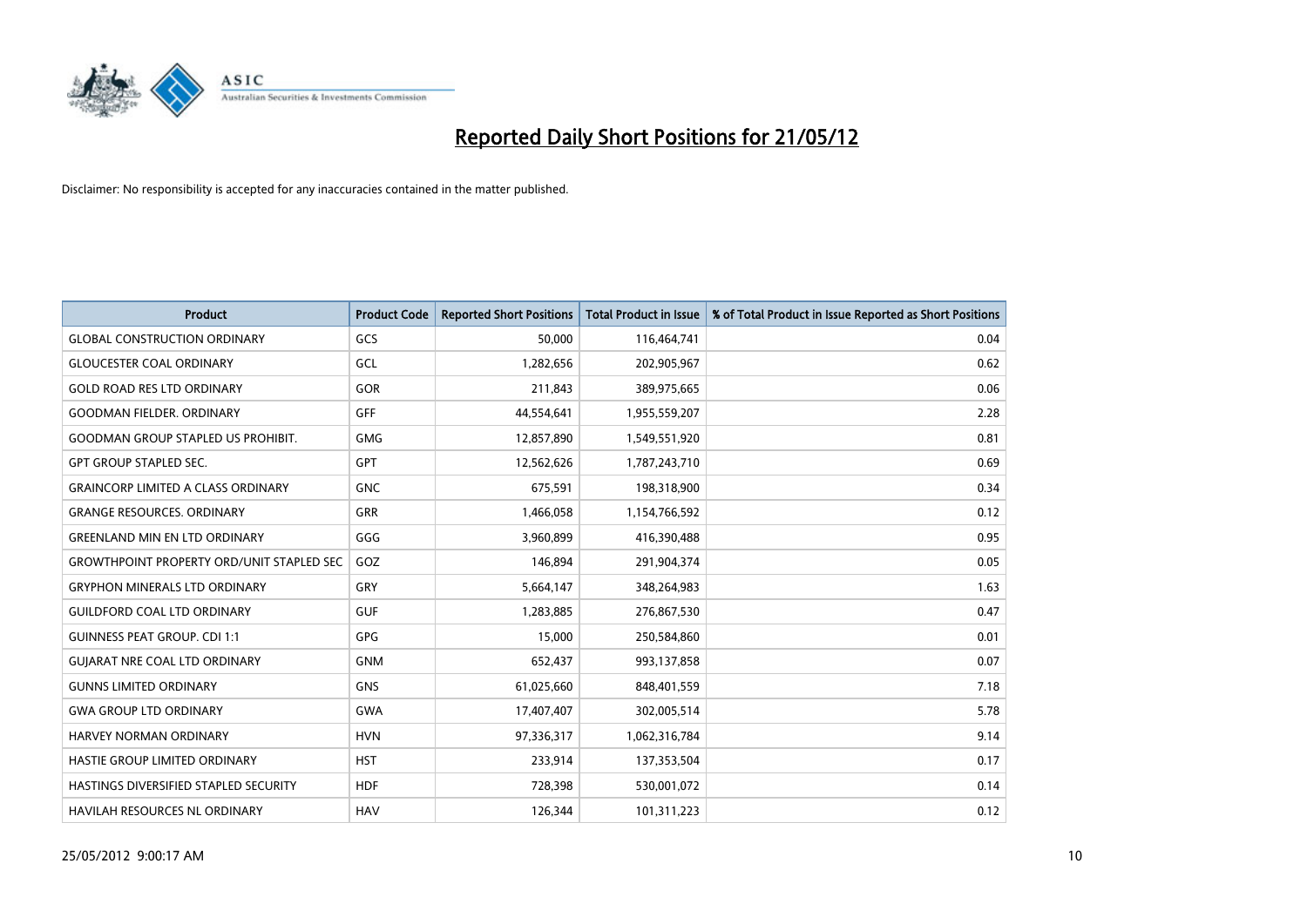

| <b>Product</b>                           | <b>Product Code</b> | <b>Reported Short Positions</b> | <b>Total Product in Issue</b> | % of Total Product in Issue Reported as Short Positions |
|------------------------------------------|---------------------|---------------------------------|-------------------------------|---------------------------------------------------------|
| <b>HENDERSON GROUP CDI 1:1</b>           | <b>HGG</b>          | 6,498,578                       | 679,989,580                   | 0.97                                                    |
| HEA HOLDINGS LIMITED ORDINARY            | <b>HFA</b>          | 3,809                           | 117,332,831                   | 0.00                                                    |
| <b>HIGHLANDS PACIFIC ORDINARY</b>        | <b>HIG</b>          | 84,315                          | 686,202,481                   | 0.01                                                    |
| HILLGROVE RES LTD ORDINARY               | <b>HGO</b>          | 5,891,693                       | 793,698,575                   | 0.74                                                    |
| HILLS HOLDINGS LTD ORDINARY              | <b>HIL</b>          | 2,899,875                       | 246,500,444                   | 1.16                                                    |
| HORIZON OIL LIMITED ORDINARY             | <b>HZN</b>          | 24,992,554                      | 1,130,811,515                 | 2.21                                                    |
| <b>ICON ENERGY LIMITED ORDINARY</b>      | <b>ICN</b>          | 6,415                           | 469,301,394                   | 0.00                                                    |
| <b>IINET LIMITED ORDINARY</b>            | <b>IIN</b>          | 155,696                         | 160,968,847                   | 0.08                                                    |
| <b>ILUKA RESOURCES ORDINARY</b>          | ILU                 | 26,960,144                      | 418,700,517                   | 6.44                                                    |
| <b>IMDEX LIMITED ORDINARY</b>            | <b>IMD</b>          | 410,958                         | 208,250,426                   | 0.21                                                    |
| IMF (AUSTRALIA) LTD ORDINARY             | <b>IMF</b>          | 119,790                         | 123,828,193                   | 0.10                                                    |
| <b>INCITEC PIVOT ORDINARY</b>            | <b>IPL</b>          | 4,625,889                       | 1,628,730,107                 | 0.28                                                    |
| <b>INDEPENDENCE GROUP ORDINARY</b>       | <b>IGO</b>          | 10,804,384                      | 232,882,535                   | 4.66                                                    |
| <b>INDOPHIL RESOURCES ORDINARY</b>       | <b>IRN</b>          | 973,331                         | 1,203,146,194                 | 0.07                                                    |
| <b>INDUSTREA LIMITED ORDINARY</b>        | <b>IDL</b>          | 812,867                         | 370,268,218                   | 0.23                                                    |
| <b>INFIGEN ENERGY STAPLED SECURITIES</b> | <b>IFN</b>          | 5,495,342                       | 762,265,972                   | 0.74                                                    |
| INSURANCE AUSTRALIA ORDINARY             | IAG                 | 2,871,113                       | 2,079,034,021                 | 0.12                                                    |
| INTEGRA MINING LTD. ORDINARY             | <b>IGR</b>          | 3,785,164                       | 846,293,881                   | 0.45                                                    |
| <b>INTREPID MINES ORDINARY</b>           | <b>IAU</b>          | 9,250,638                       | 524,456,741                   | 1.75                                                    |
| INVESTA OFFICE FUND STAPLED SECURITIES   | <b>IOF</b>          | 672,500                         | 614,047,458                   | 0.10                                                    |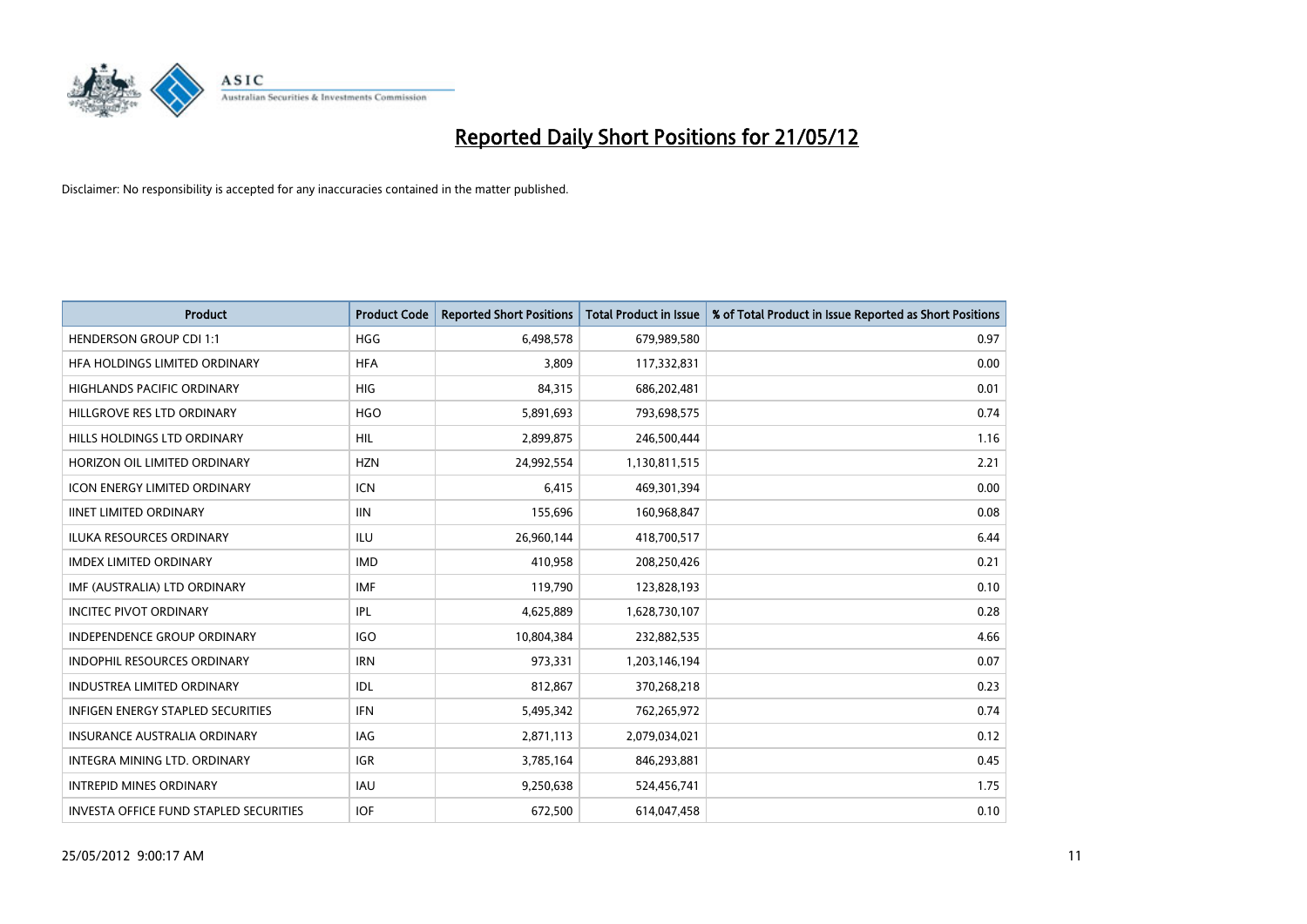

| Product                                   | <b>Product Code</b> | <b>Reported Short Positions</b> | <b>Total Product in Issue</b> | % of Total Product in Issue Reported as Short Positions |
|-------------------------------------------|---------------------|---------------------------------|-------------------------------|---------------------------------------------------------|
| <b>INVOCARE LIMITED ORDINARY</b>          | <b>IVC</b>          | 3,070,597                       | 110,030,298                   | 2.78                                                    |
| ION LIMITED ORDINARY                      | <b>ION</b>          | 164,453                         | 256,365,105                   | 0.06                                                    |
| <b>IOOF HOLDINGS LTD ORDINARY</b>         | IFL                 | 770,985                         | 229,794,395                   | 0.33                                                    |
| <b>IRESS LIMITED ORDINARY</b>             | <b>IRE</b>          | 3,015,799                       | 127,036,010                   | 2.37                                                    |
| <b>IRON ORE HOLDINGS ORDINARY</b>         | <b>IOH</b>          | 66,202                          | 165,862,170                   | 0.03                                                    |
| ISHARES MSCI AUS 200 ISHARES MSCI AUS 200 | <b>IOZ</b>          | 28,658                          | 4,352,373                     | 0.66                                                    |
| ISHARES S&P 500 CDI 1:1                   | <b>IVV</b>          | 1,478                           | 116,350,000                   | 0.00                                                    |
| ISHARES S&P HIGH DIV ISHARES S&P HIGH DIV | <b>IHD</b>          | 95,719                          | 2,903,027                     | 3.30                                                    |
| ISHARES SMALL ORDS ISHARES SMALL ORDS     | <b>ISO</b>          | 643,489                         | 5,703,165                     | 11.28                                                   |
| <b>IVANHOE AUSTRALIA ORDINARY</b>         | <b>IVA</b>          | 3,452,971                       | 553,921,745                   | 0.62                                                    |
| JAMES HARDIE INDUST CHESS DEPOSITARY INT  | <b>IHX</b>          | 12,832,046                      | 437,185,963                   | 2.94                                                    |
| <b>JB HI-FI LIMITED ORDINARY</b>          | <b>JBH</b>          | 23,098,037                      | 98,850,643                    | 23.36                                                   |
| <b>JUPITER MINES ORDINARY</b>             | <b>IMS</b>          | 50,383                          | 1,806,834,044                 | 0.00                                                    |
| <b>KAGARA LTD ORDINARY</b>                | KZL                 | 3,476,618                       | 798,953,117                   | 0.42                                                    |
| KANGAROO RES LTD ORDINARY                 | <b>KRL</b>          | 183,108                         | 3,434,430,012                 | 0.00                                                    |
| KAROON GAS AUSTRALIA ORDINARY             | <b>KAR</b>          | 630,753                         | 221,420,769                   | 0.28                                                    |
| KASBAH RESOURCES ORDINARY                 | <b>KAS</b>          | 35,175                          | 371,912,596                   | 0.01                                                    |
| KATHMANDU HOLD LTD ORDINARY               | <b>KMD</b>          | 1,810,786                       | 200,000,000                   | 0.91                                                    |
| <b>KBL MINING LIMITED ORDINARY</b>        | <b>KBL</b>          | 1,820                           | 241,361,631                   | 0.00                                                    |
| KENTOR GOLD LIMITED ORDINARY              | <b>KGL</b>          | 1,490                           | 106,209,874                   | 0.00                                                    |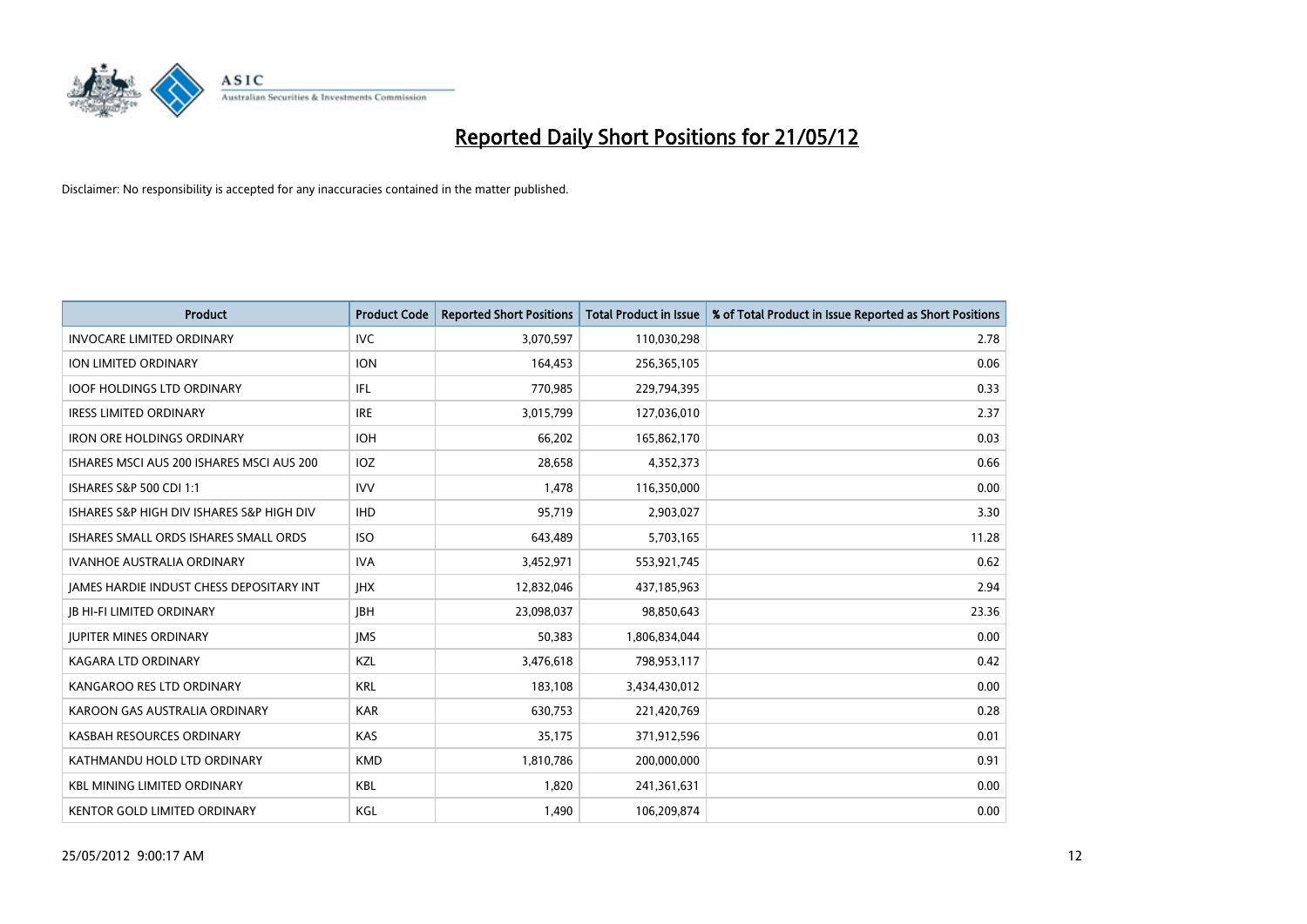

| <b>Product</b>                        | <b>Product Code</b> | <b>Reported Short Positions</b> | <b>Total Product in Issue</b> | % of Total Product in Issue Reported as Short Positions |
|---------------------------------------|---------------------|---------------------------------|-------------------------------|---------------------------------------------------------|
| <b>KEYBRIDGE CAPITAL ORDINARY</b>     | <b>KBC</b>          |                                 | 172,070,564                   | 0.00                                                    |
| KINGSGATE CONSOLID. ORDINARY          | <b>KCN</b>          | 5,795,783                       | 151,263,789                   | 3.82                                                    |
| KINGSROSE MINING LTD ORDINARY         | <b>KRM</b>          | 224,308                         | 279,471,062                   | 0.07                                                    |
| LEIGHTON HOLDINGS ORDINARY            | LEI                 | 10,404,762                      | 337,087,596                   | 3.07                                                    |
| LEND LEASE GROUP UNIT/ORD STAPLED     | LLC                 | 3,465,569                       | 572,789,827                   | 0.61                                                    |
| LINC ENERGY LTD ORDINARY              | <b>LNC</b>          | 25,697,261                      | 504,487,631                   | 5.08                                                    |
| LIQUEFIED NATURAL ORDINARY            | <b>LNG</b>          | 272,800                         | 267,699,015                   | 0.10                                                    |
| LUDOWICI LIMITED ORDINARY             | LDW                 | 9,249                           | 29,623,203                    | 0.03                                                    |
| LYNAS CORPORATION ORDINARY            | <b>LYC</b>          | 171,015,186                     | 1,714,846,913                 | 9.99                                                    |
| M2 TELECOMMUNICATION ORDINARY         | <b>MTU</b>          | 542,636                         | 125,026,410                   | 0.44                                                    |
| MACA LIMITED ORDINARY                 | <b>MLD</b>          | 42,838                          | 150,000,000                   | 0.03                                                    |
| <b>MACMAHON HOLDINGS ORDINARY</b>     | MAH                 | 3,007,623                       | 738,631,705                   | 0.41                                                    |
| MACO ATLAS ROADS GRP ORDINARY STAPLED | <b>MOA</b>          | 5,886,399                       | 464,279,594                   | 1.27                                                    |
| MACQUARIE GROUP LTD ORDINARY          | <b>MOG</b>          | 9,546,420                       | 348,602,873                   | 2.74                                                    |
| MARENGO MINING ORDINARY               | <b>MGO</b>          | 39,850                          | 1,003,745,113                 | 0.00                                                    |
| MATRIX C & E LTD ORDINARY             | <b>MCE</b>          | 681,501                         | 77,081,507                    | 0.89                                                    |
| MAVERICK DRILLING ORDINARY            | MAD                 | 40,149                          | 267,594,286                   | 0.01                                                    |
| MCMILLAN SHAKESPEARE ORDINARY         | <b>MMS</b>          | 65,347                          | 74,523,965                    | 0.08                                                    |
| MEDUSA MINING LTD ORDINARY            | <b>MML</b>          | 2,758,144                       | 188,903,911                   | 1.46                                                    |
| MEO AUSTRALIA LTD ORDINARY            | <b>MEO</b>          | 5,066,415                       | 539,913,260                   | 0.93                                                    |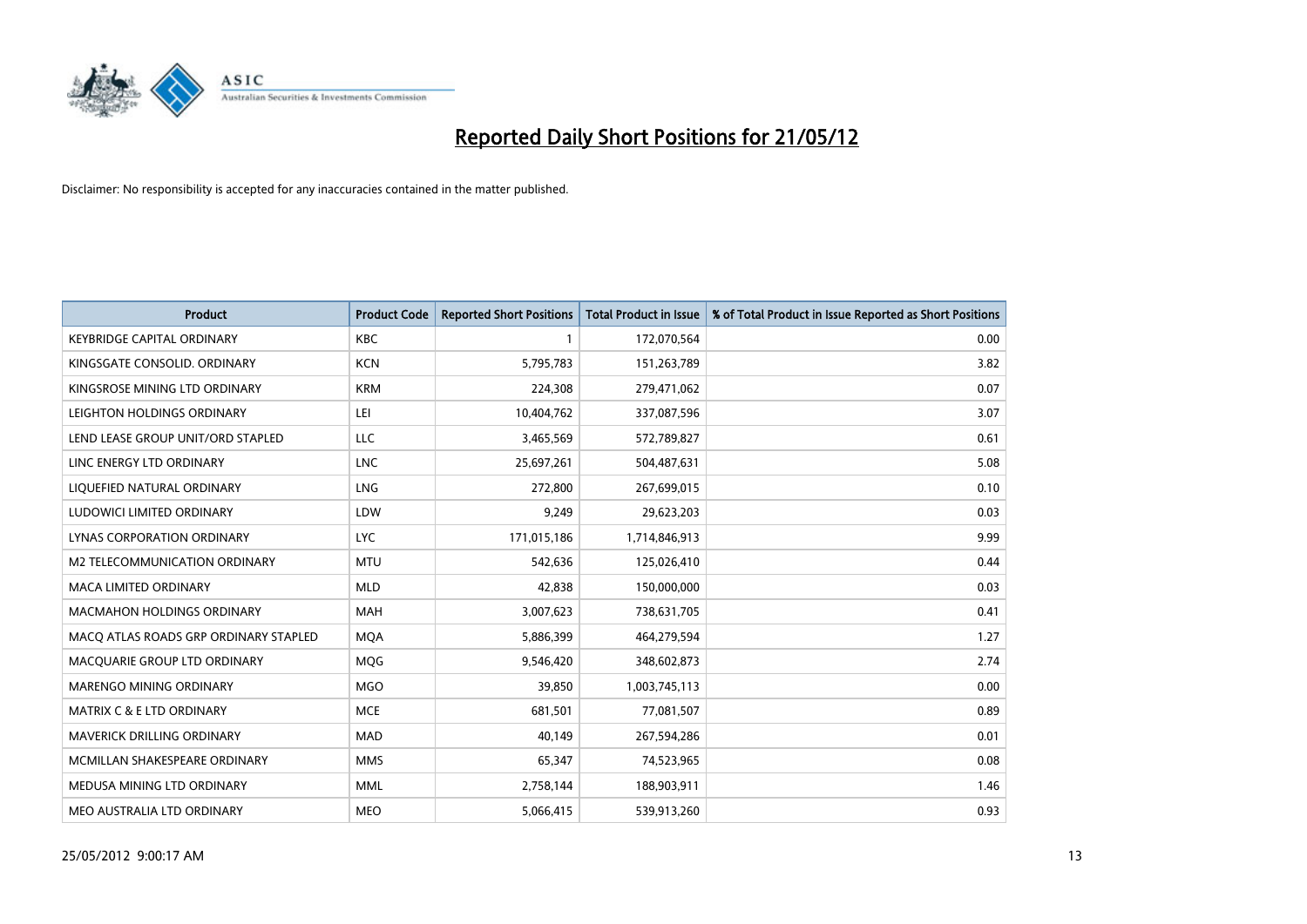

| <b>Product</b>                    | <b>Product Code</b> | <b>Reported Short Positions</b> | <b>Total Product in Issue</b> | % of Total Product in Issue Reported as Short Positions |
|-----------------------------------|---------------------|---------------------------------|-------------------------------|---------------------------------------------------------|
| <b>MERMAID MARINE ORDINARY</b>    | <b>MRM</b>          | 544,691                         | 219,311,642                   | 0.25                                                    |
| MESOBLAST LIMITED ORDINARY        | <b>MSB</b>          | 16,129,189                      | 284,478,361                   | 5.68                                                    |
| METALS X LIMITED ORDINARY         | <b>MLX</b>          | 371,052                         | 1,320,047,397                 | 0.03                                                    |
| METCASH LIMITED ORDINARY          | <b>MTS</b>          | 41,419,833                      | 771,345,864                   | 5.38                                                    |
| METGASCO LIMITED ORDINARY         | <b>MEL</b>          | 4,625                           | 337,414,140                   | 0.00                                                    |
| METMINCO LIMITED ORDINARY         | <b>MNC</b>          | 3,637,917                       | 1,749,541,573                 | 0.20                                                    |
| MHM METALS LIMITED ORDINARY       | <b>MHM</b>          | 37,083                          | 104,890,568                   | 0.04                                                    |
| MICLYN EXP OFFSHR ORDINARY        | <b>MIO</b>          | 1,079,668                       | 278,515,705                   | 0.39                                                    |
| MILTON CORPORATION ORDINARY       | <b>MLT</b>          | 12,800                          | 121,625,655                   | 0.01                                                    |
| MINCOR RESOURCES NL ORDINARY      | <b>MCR</b>          | 2,121,865                       | 192,202,047                   | 1.10                                                    |
| MINERAL DEPOSITS ORDINARY         | <b>MDL</b>          | 88,230                          | 83,538,786                    | 0.10                                                    |
| MINERAL RESOURCES, ORDINARY       | <b>MIN</b>          | 1,481,532                       | 184,856,018                   | 0.77                                                    |
| MIRABELA NICKEL LTD ORDINARY      | <b>MBN</b>          | 21,886,277                      | 542,639,590                   | 4.04                                                    |
| MIRVAC GROUP STAPLED SECURITIES   | <b>MGR</b>          | 8,583,052                       | 3,418,236,755                 | 0.23                                                    |
| MOLOPO ENERGY LTD ORDINARY        | <b>MPO</b>          | 1,040,968                       | 245,579,810                   | 0.43                                                    |
| MOLY MINES LIMITED ORDINARY       | <b>MOL</b>          | 450,585                         | 384,893,989                   | 0.11                                                    |
| MONADELPHOUS GROUP ORDINARY       | <b>MND</b>          | 2,129,644                       | 88,674,327                    | 2.41                                                    |
| MORTGAGE CHOICE LTD ORDINARY      | <b>MOC</b>          | 2,280,632                       | 120,319,572                   | 1.89                                                    |
| <b>MOUNT GIBSON IRON ORDINARY</b> | <b>MGX</b>          | 11,303,126                      | 1,085,516,652                 | 1.03                                                    |
| MOUNT MAGNET SOUTH ORDINARY       | <b>MUM</b>          | 543,548                         | 369,315,612                   | 0.15                                                    |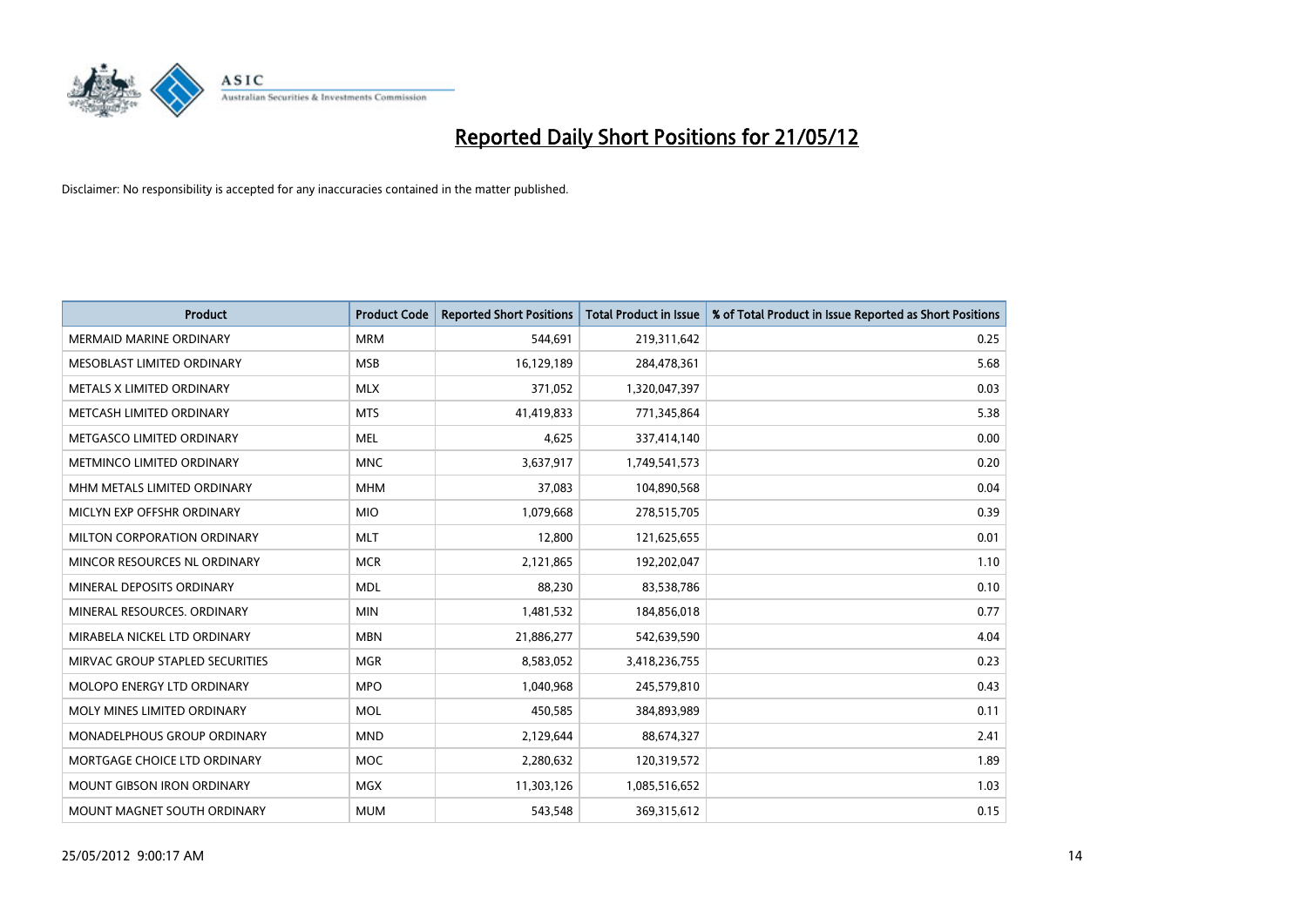

| <b>Product</b>                | <b>Product Code</b> | <b>Reported Short Positions</b> | <b>Total Product in Issue</b> | % of Total Product in Issue Reported as Short Positions |
|-------------------------------|---------------------|---------------------------------|-------------------------------|---------------------------------------------------------|
| MULTIPLEX SITES SITES         | <b>MXUPA</b>        | 850                             | 4,500,000                     | 0.02                                                    |
| MURCHISON METALS LTD ORDINARY | <b>MMX</b>          | 4,440,315                       | 450,093,277                   | 1.00                                                    |
| MYER HOLDINGS LTD ORDINARY    | <b>MYR</b>          | 68,418,879                      | 583,384,551                   | 11.71                                                   |
| MYSTATE LIMITED ORDINARY      | <b>MYS</b>          | 12,150                          | 86,977,573                    | 0.01                                                    |
| NATIONAL AUST, BANK ORDINARY  | <b>NAB</b>          | 14,374,440                      | 2,239,352,006                 | 0.62                                                    |
| NAVIGATOR RESOURCES ORDINARY  | <b>NAV</b>          | 500                             | 2,222,216,576                 | 0.00                                                    |
| NAVITAS LIMITED ORDINARY      | <b>NVT</b>          | 11,993,372                      | 375,318,628                   | 3.21                                                    |
| NEON ENERGY LIMITED ORDINARY  | <b>NEN</b>          | 897,610                         | 436,464,518                   | 0.20                                                    |
| NEW HOPE CORPORATION ORDINARY | <b>NHC</b>          | 1,473,808                       | 830,411,534                   | 0.17                                                    |
| NEWCREST MINING ORDINARY      | <b>NCM</b>          | 2,587,517                       | 765,000,000                   | 0.33                                                    |
| NEWS CORP A NON-VOTING CDI    | <b>NWSLV</b>        | 3,137,790                       | 1,623,654,748                 | 0.19                                                    |
| NEWS CORP B VOTING CDI        | <b>NWS</b>          | 1,190,093                       | 798,520,953                   | 0.15                                                    |
| NEXTDC LIMITED ORDINARY       | <b>NXT</b>          | 1,145,250                       | 145,320,558                   | 0.77                                                    |
| NEXUS ENERGY LIMITED ORDINARY | <b>NXS</b>          | 3,624,395                       | 1,329,821,159                 | 0.26                                                    |
| NIB HOLDINGS LIMITED ORDINARY | <b>NHF</b>          | 151,797                         | 439,004,182                   | 0.04                                                    |
| NIDO PETROLEUM ORDINARY       | <b>NDO</b>          | 114,507                         | 1,389,163,151                 | 0.01                                                    |
| NOBLE MINERAL RES ORDINARY    | <b>NMG</b>          | 2,490,824                       | 591,294,002                   | 0.42                                                    |
| NORTHERN IRON LTD ORDINARY    | <b>NFE</b>          | 455,354                         | 369,980,113                   | 0.11                                                    |
| NORTHERN STAR ORDINARY        | <b>NST</b>          | 736,605                         | 402,170,706                   | 0.18                                                    |
| NRW HOLDINGS LIMITED ORDINARY | <b>NWH</b>          | 1,744,013                       | 278,888,011                   | 0.64                                                    |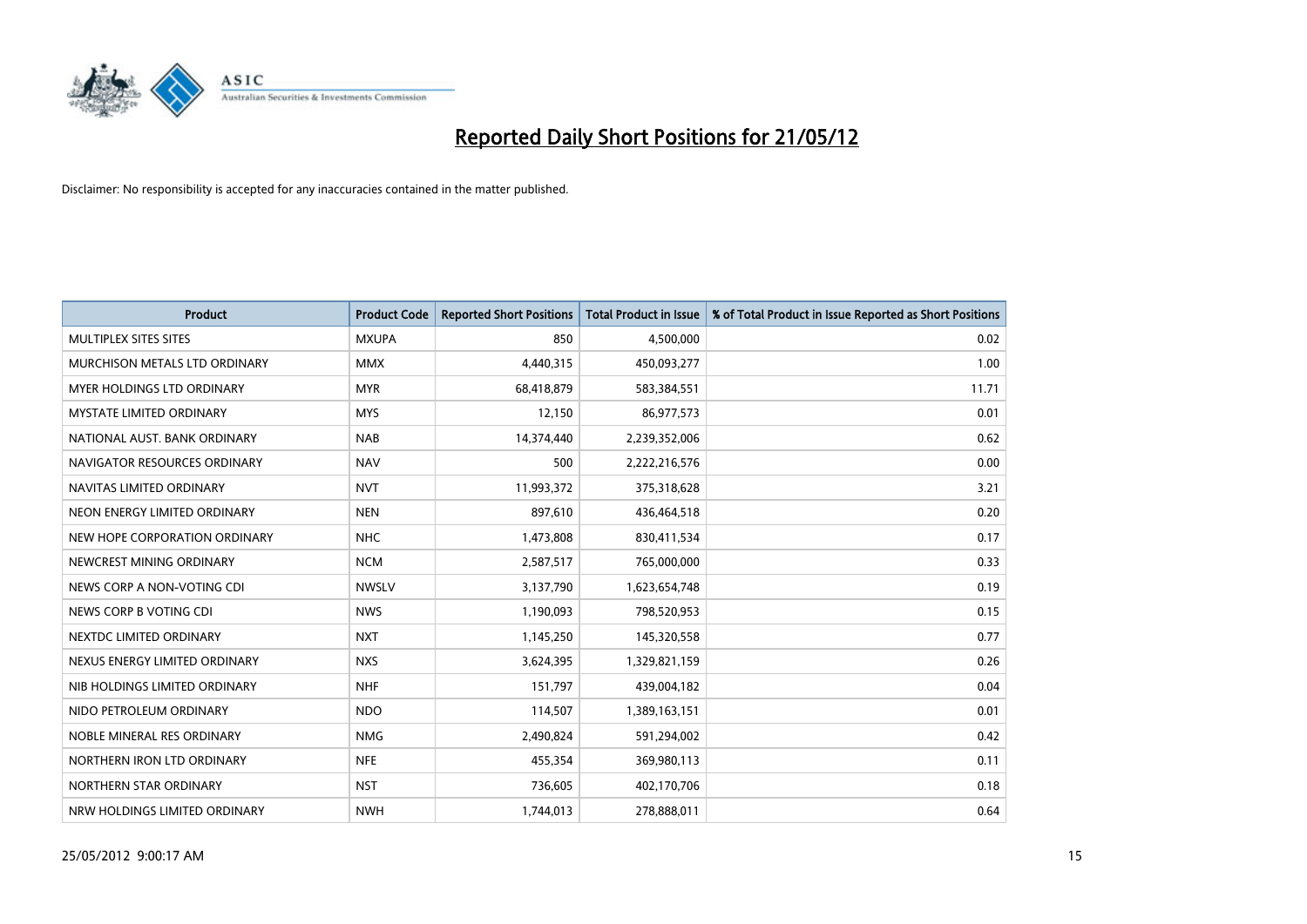

| <b>Product</b>                        | <b>Product Code</b> | <b>Reported Short Positions</b> | <b>Total Product in Issue</b> | % of Total Product in Issue Reported as Short Positions |
|---------------------------------------|---------------------|---------------------------------|-------------------------------|---------------------------------------------------------|
| NUCOAL RESOURCES LTD ORDINARY         | <b>NCR</b>          | 119,082                         | 768,612,354                   | 0.02                                                    |
| NUFARM LIMITED ORDINARY               | <b>NUF</b>          | 5,446,157                       | 262,142,247                   | 2.07                                                    |
| OAKTON LIMITED ORDINARY               | <b>OKN</b>          | 859,753                         | 93,800,235                    | 0.91                                                    |
| OCEANAGOLD CORP. CHESS DEPOSITARY INT | <b>OGC</b>          | 2,499,414                       | 262,834,376                   | 0.95                                                    |
| OIL SEARCH LTD ORDINARY               | OSH                 | 8,014,343                       | 1,331,356,047                 | 0.59                                                    |
| OM HOLDINGS LIMITED ORDINARY          | OMH                 | 5,225,752                       | 604,105,150                   | 0.86                                                    |
| <b>ONESTEEL LIMITED ORDINARY</b>      | OST                 | 16,875,678                      | 1,345,665,626                 | 1.26                                                    |
| OPUS GROUP LTD ORDINARY               | <b>OPG</b>          | 1,250                           | 53,678,177                    | 0.00                                                    |
| ORICA LIMITED ORDINARY                | ORI                 | 2,972,815                       | 365,007,037                   | 0.81                                                    |
| ORIGIN ENERGY ORDINARY                | <b>ORG</b>          | 9,130,377                       | 1,089,498,390                 | 0.81                                                    |
| OROCOBRE LIMITED ORDINARY             | <b>ORE</b>          | 63,882                          | 103,195,029                   | 0.05                                                    |
| OROTONGROUP LIMITED ORDINARY          | <b>ORL</b>          | 209,519                         | 40,880,902                    | 0.50                                                    |
| OZ MINERALS ORDINARY                  | OZL                 | 5,002,665                       | 308,785,193                   | 1.63                                                    |
| <b>PACIFIC BRANDS ORDINARY</b>        | PBG                 | 5,746,899                       | 912,915,695                   | 0.62                                                    |
| PALADIN ENERGY LTD ORDINARY           | <b>PDN</b>          | 70,171,377                      | 835,645,290                   | 8.41                                                    |
| PAN PACIFIC PETROL. ORDINARY          | <b>PPP</b>          | 7,750                           | 588,612,110                   | 0.00                                                    |
| PANAUST LIMITED ORDINARY              | <b>PNA</b>          | 2,561,906                       | 602,479,854                   | 0.42                                                    |
| PANCONTINENTAL OIL ORDINARY           | <b>PCL</b>          | 1,970,474                       | 991,279,809                   | 0.19                                                    |
| PANORAMIC RESOURCES ORDINARY          | PAN                 | 2,495,633                       | 207,050,710                   | 1.22                                                    |
| PAPERLINX LIMITED ORDINARY            | <b>PPX</b>          | 1,276,443                       | 609,280,761                   | 0.21                                                    |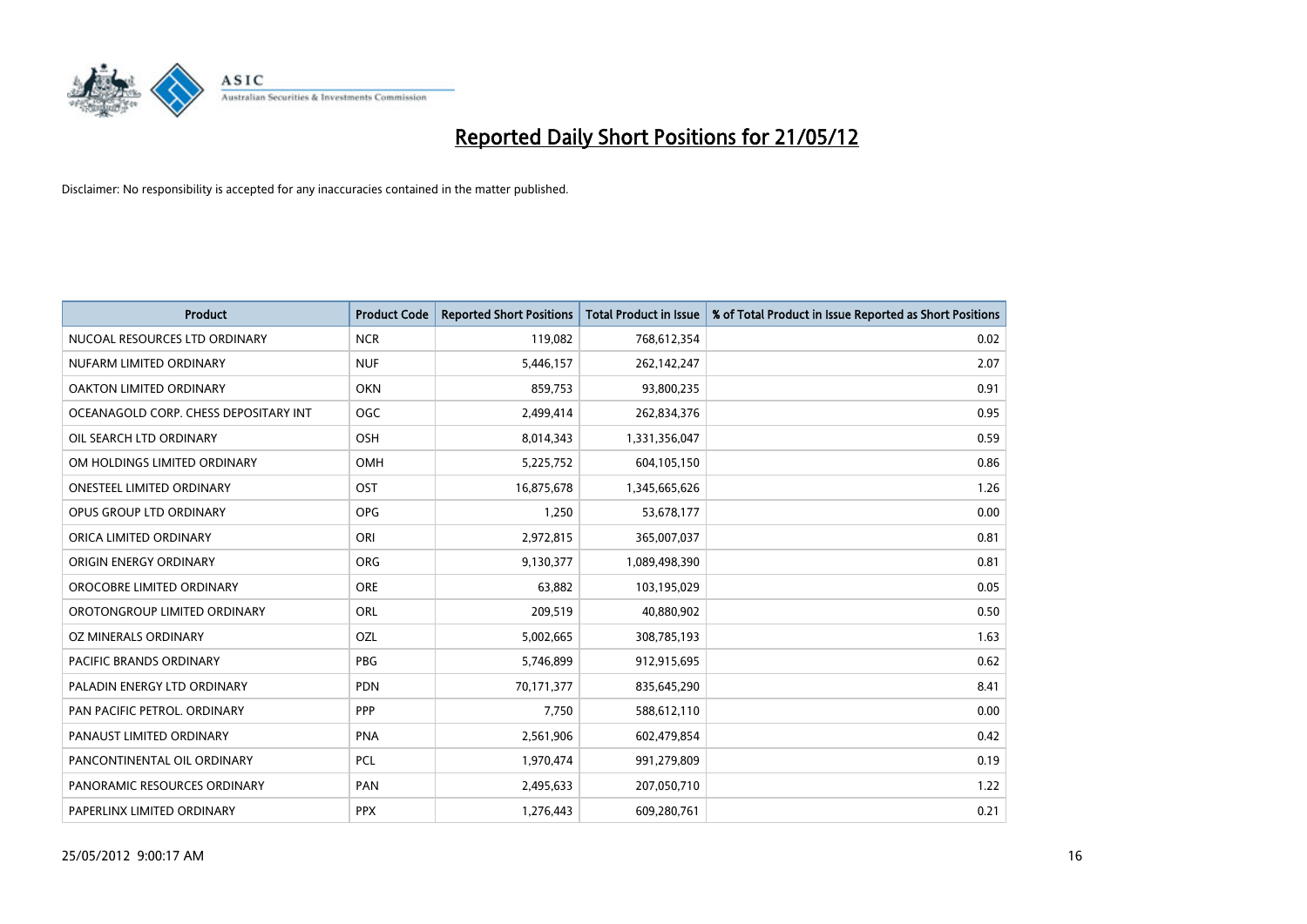

| <b>Product</b>                      | <b>Product Code</b> | <b>Reported Short Positions</b> | <b>Total Product in Issue</b> | % of Total Product in Issue Reported as Short Positions |
|-------------------------------------|---------------------|---------------------------------|-------------------------------|---------------------------------------------------------|
| PAPILLON RES LTD ORDINARY           | <b>PIR</b>          | 95,804                          | 243,414,325                   | 0.03                                                    |
| PEAK RESOURCES ORDINARY             | <b>PEK</b>          | 436                             | 207,916,802                   | 0.00                                                    |
| PEET LIMITED ORDINARY               | <b>PPC</b>          | 705,110                         | 320,170,604                   | 0.22                                                    |
| PENINSULA ENERGY LTD ORDINARY       | <b>PEN</b>          | 3,736,267                       | 2,163,955,626                 | 0.17                                                    |
| PERILYA LIMITED ORDINARY            | PEM                 | 417,314                         | 769,316,426                   | 0.05                                                    |
| PERPETUAL LIMITED ORDINARY          | <b>PPT</b>          | 1,871,929                       | 41,980,678                    | 4.47                                                    |
| PERSEUS MINING LTD ORDINARY         | <b>PRU</b>          | 12,921,393                      | 457,962,088                   | 2.80                                                    |
| PHARMAXIS LTD ORDINARY              | <b>PXS</b>          | 3,939,781                       | 306,190,989                   | 1.29                                                    |
| PHOSPHAGENICS LTD. ORDINARY         | POH                 | 96,072                          | 1,020,215,957                 | 0.01                                                    |
| PLATINUM ASSET ORDINARY             | <b>PTM</b>          | 9,108,559                       | 561,347,878                   | 1.62                                                    |
| PLATINUM AUSTRALIA ORDINARY         | PLA                 | 687,123                         | 504,968,043                   | 0.13                                                    |
| PMI GOLD CORP CDI 1:1               | <b>PVM</b>          | 35,329                          | 71,581,426                    | 0.05                                                    |
| PMP LIMITED ORDINARY                | <b>PMP</b>          | 41,766                          | 323,781,124                   | 0.01                                                    |
| PREMIER INVESTMENTS ORDINARY        | <b>PMV</b>          | 355,486                         | 155,260,377                   | 0.22                                                    |
| PRIMA BIOMED LTD ORDINARY           | <b>PRR</b>          | 815,660                         | 1,066,063,388                 | 0.08                                                    |
| PRIMARY HEALTH CARE ORDINARY        | <b>PRY</b>          | 13,770,948                      | 501,717,314                   | 2.75                                                    |
| PRIMEAG AUSTRALIA ORDINARY          | PAG                 | 177,761                         | 266,394,444                   | 0.07                                                    |
| PROGRAMMED ORDINARY                 | <b>PRG</b>          | 278,304                         | 118,173,778                   | 0.23                                                    |
| <b>QANTAS AIRWAYS ORDINARY</b>      | QAN                 | 16,619,060                      | 2,265,123,620                 | 0.75                                                    |
| <b>QBE INSURANCE GROUP ORDINARY</b> | OBE                 | 41,015,184                      | 1,181,682,557                 | 3.48                                                    |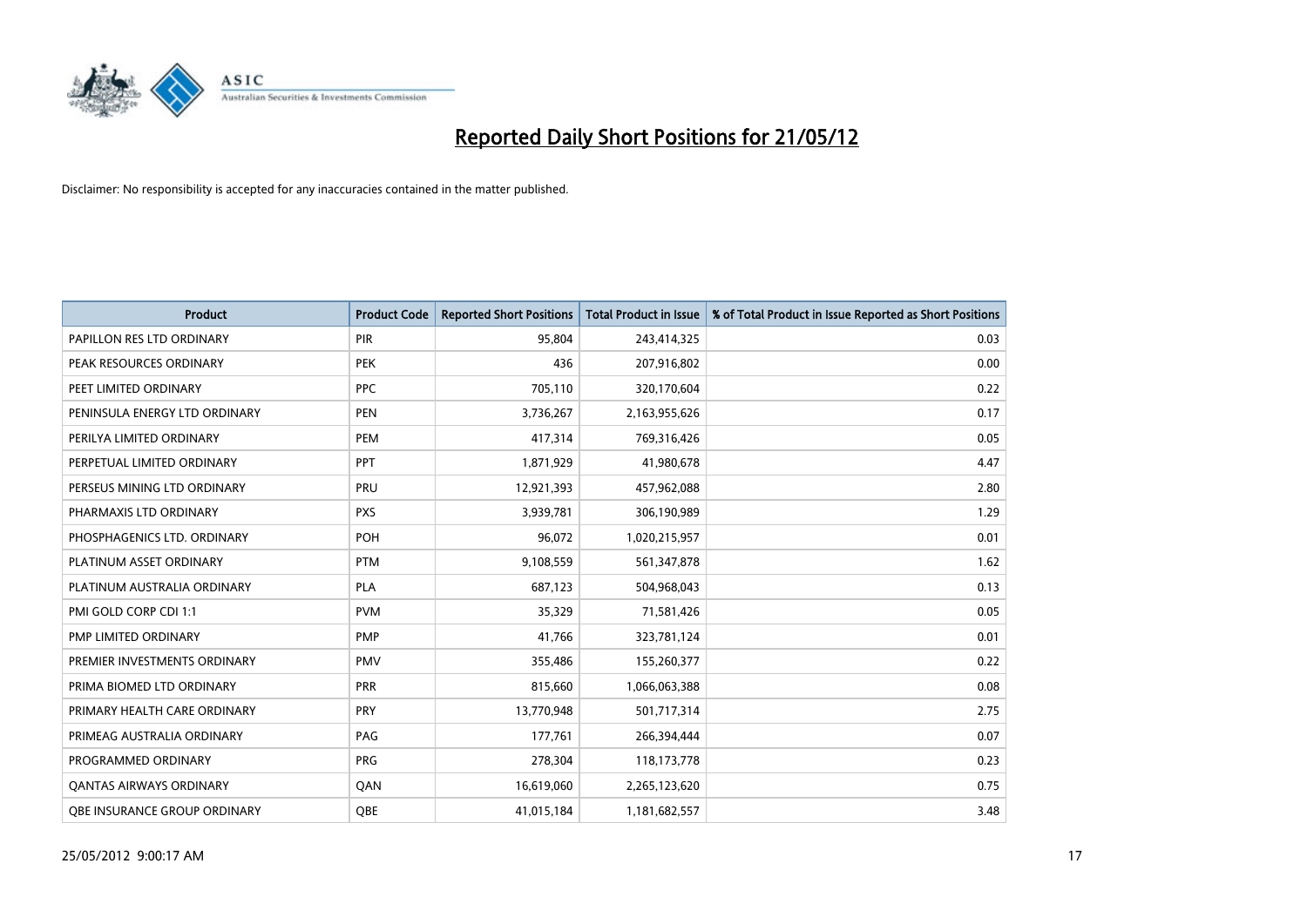

| <b>Product</b>                      | <b>Product Code</b> | <b>Reported Short Positions</b> | <b>Total Product in Issue</b> | % of Total Product in Issue Reported as Short Positions |
|-------------------------------------|---------------------|---------------------------------|-------------------------------|---------------------------------------------------------|
| OR NATIONAL LIMITED ORDINARY        | <b>ORN</b>          | 11,967,138                      | 2,440,000,000                 | 0.46                                                    |
| ORXPHARMA LTD ORDINARY              | <b>QRX</b>          | 333,447                         | 144,539,706                   | 0.23                                                    |
| <b>QUBE LOGISTICS HLDG ORDINARY</b> | QUB                 | 3,094,397                       | 909,407,185                   | 0.33                                                    |
| RAMELIUS RESOURCES ORDINARY         | <b>RMS</b>          | 1,037,685                       | 335,906,949                   | 0.31                                                    |
| RAMSAY HEALTH CARE ORDINARY         | <b>RHC</b>          | 1,974,164                       | 202,081,252                   | 0.97                                                    |
| RANGE RESOURCES LTD ORDINARY        | <b>RRS</b>          | 334,099                         | 2,118,880,660                 | 0.02                                                    |
| <b>RCR TOMLINSON ORDINARY</b>       | <b>RCR</b>          | 124,616                         | 132,309,023                   | 0.10                                                    |
| <b>REA GROUP ORDINARY</b>           | <b>REA</b>          | 406,500                         | 131,714,699                   | 0.31                                                    |
| <b>RECKON LIMITED ORDINARY</b>      | <b>RKN</b>          | 820,601                         | 129,488,015                   | 0.64                                                    |
| <b>RED 5 LIMITED ORDINARY</b>       | <b>RED</b>          | 7,520                           | 135,488,008                   | 0.01                                                    |
| RED FORK ENERGY ORDINARY            | <b>RFE</b>          | 71,390                          | 310,229,853                   | 0.02                                                    |
| REDBANK ENERGY LTD ORDINARY         | AEJ                 | 19                              | 786,287                       | 0.00                                                    |
| REDFLEX HOLDINGS ORDINARY           | <b>RDF</b>          | $\overline{2}$                  | 110,345,599                   | 0.00                                                    |
| REGIONAL EXPRESS ORDINARY           | <b>REX</b>          | 10,000                          | 121,254,902                   | 0.01                                                    |
| <b>REGIS RESOURCES ORDINARY</b>     | <b>RRL</b>          | 1,542,159                       | 450,912,907                   | 0.34                                                    |
| RENAISSANCE MINERALS ORDINARY       | <b>RNS</b>          | 2,250,000                       | 135,300,001                   | 1.66                                                    |
| RESMED INC CDI 10:1                 | <b>RMD</b>          | 4,707,143                       | 1,556,242,300                 | 0.30                                                    |
| <b>RESOLUTE MINING ORDINARY</b>     | <b>RSG</b>          | 3,442,723                       | 653,224,010                   | 0.52                                                    |
| <b>RESOURCE GENERATION ORDINARY</b> | <b>RES</b>          | 173                             | 262,895,652                   | 0.00                                                    |
| RETAIL FOOD GROUP ORDINARY          | <b>RFG</b>          | 26,960                          | 108,422,615                   | 0.03                                                    |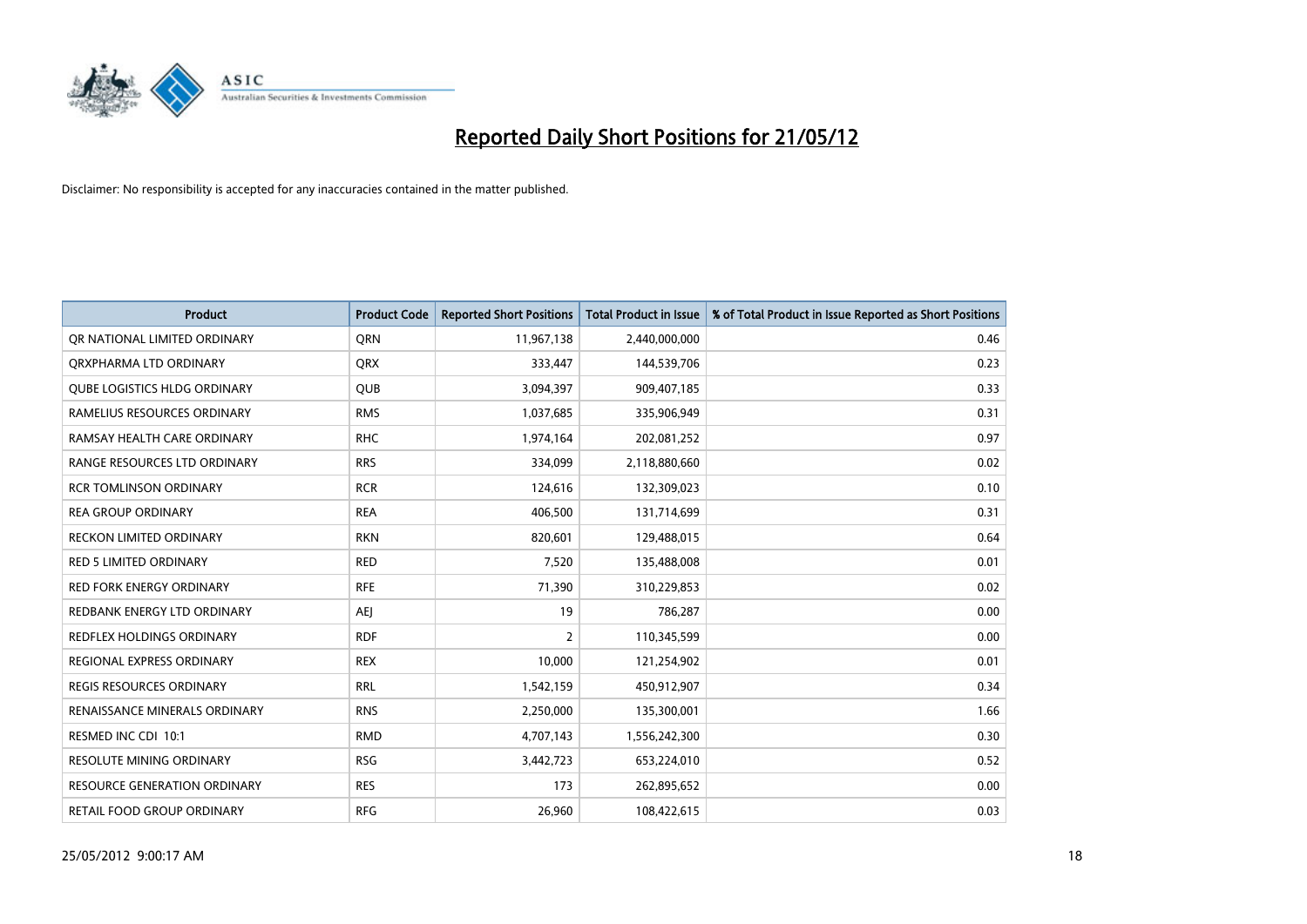

| <b>Product</b>                   | <b>Product Code</b> | <b>Reported Short Positions</b> | Total Product in Issue | % of Total Product in Issue Reported as Short Positions |
|----------------------------------|---------------------|---------------------------------|------------------------|---------------------------------------------------------|
| REVERSE CORP LIMITED ORDINARY    | <b>REF</b>          | 100                             | 92,382,175             | 0.00                                                    |
| REX MINERALS LIMITED ORDINARY    | <b>RXM</b>          | 782,379                         | 176,447,284            | 0.44                                                    |
| RHG LIMITED ORDINARY             | <b>RHG</b>          | 36,083                          | 308,483,177            | 0.01                                                    |
| RIALTO ENERGY ORDINARY           | <b>RIA</b>          | 1,399,177                       | 671,347,392            | 0.21                                                    |
| RIDLEY CORPORATION ORDINARY      | <b>RIC</b>          | 4,355                           | 307,817,071            | 0.00                                                    |
| RIO TINTO LIMITED ORDINARY       | <b>RIO</b>          | 18,885,165                      | 435,758,720            | 4.32                                                    |
| ROBUST RESOURCES ORDINARY        | <b>ROL</b>          | 17,326                          | 87,544,097             | 0.02                                                    |
| ROC OIL COMPANY ORDINARY         | <b>ROC</b>          | 2,337,762                       | 683,235,552            | 0.35                                                    |
| <b>RURALCO HOLDINGS ORDINARY</b> | <b>RHL</b>          | 12,000                          | 55,019,284             | 0.02                                                    |
| SAI GLOBAL LIMITED ORDINARY      | SAI                 | 4,518,194                       | 204,354,836            | 2.22                                                    |
| SALMAT LIMITED ORDINARY          | <b>SLM</b>          | 2,933,813                       | 159,802,174            | 1.83                                                    |
| SAMSON OIL & GAS LTD ORDINARY    | SSN                 | 1,387,768                       | 1,761,638,227          | 0.07                                                    |
| SANDFIRE RESOURCES ORDINARY      | <b>SFR</b>          | 4,317,720                       | 151,158,635            | 2.85                                                    |
| SANTOS LTD ORDINARY              | <b>STO</b>          | 4,293,457                       | 952,784,551            | 0.43                                                    |
| SARACEN MINERAL ORDINARY         | <b>SAR</b>          | 2,507,671                       | 594,625,640            | 0.44                                                    |
| SEDGMAN LIMITED ORDINARY         | SDM                 | 18,751                          | 214,292,930            | 0.00                                                    |
| SEEK LIMITED ORDINARY            | <b>SEK</b>          | 12,272,257                      | 337,101,307            | 3.62                                                    |
| SENEX ENERGY LIMITED ORDINARY    | SXY                 | 1,167,862                       | 926,147,416            | 0.12                                                    |
| SERVCORP LIMITED ORDINARY        | SRV                 | 17,000                          | 98,440,807             | 0.02                                                    |
| SERVICE STREAM ORDINARY          | <b>SSM</b>          | 400                             | 283,418,867            | 0.00                                                    |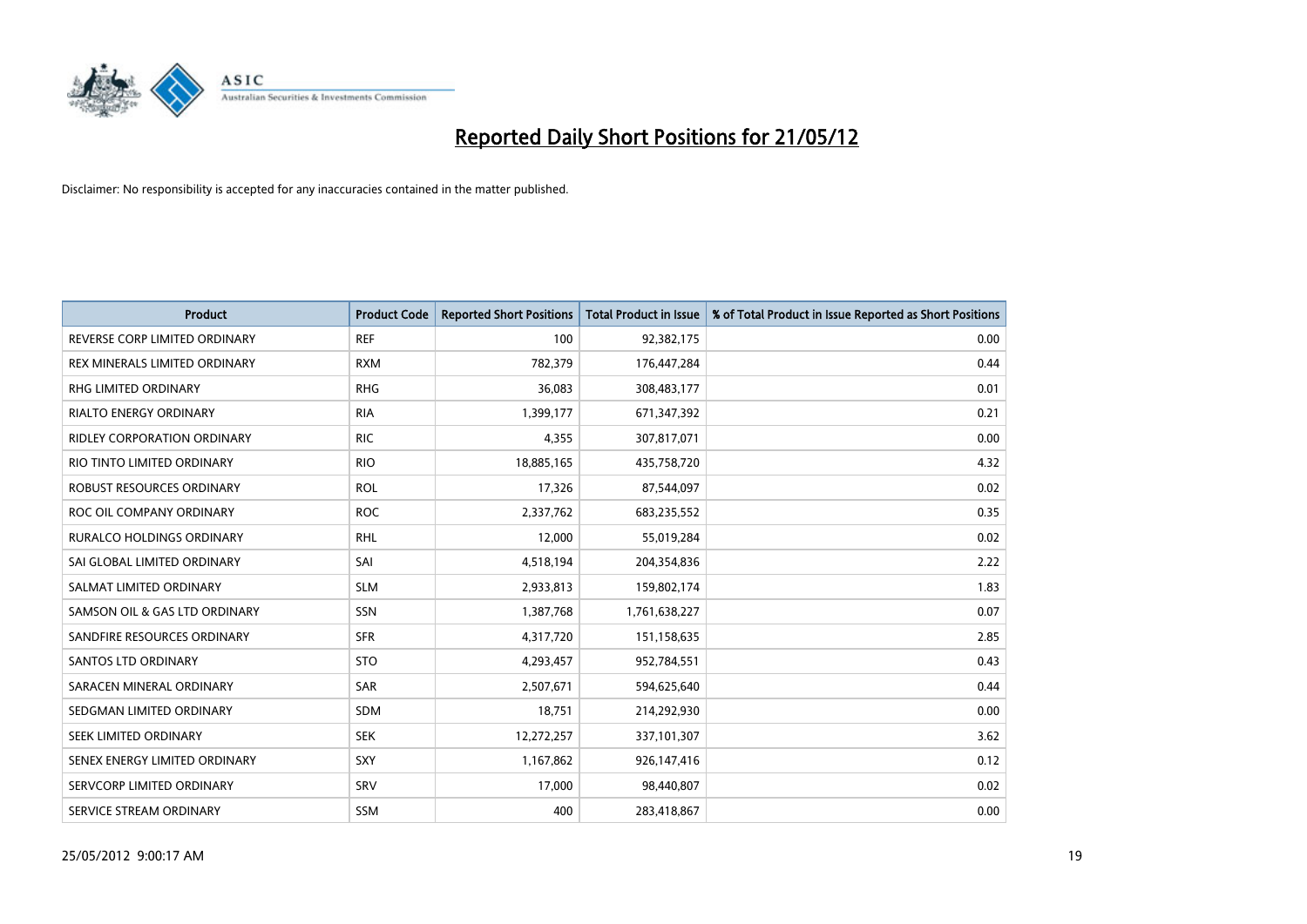

| <b>Product</b>                           | <b>Product Code</b> | <b>Reported Short Positions</b> | <b>Total Product in Issue</b> | % of Total Product in Issue Reported as Short Positions |
|------------------------------------------|---------------------|---------------------------------|-------------------------------|---------------------------------------------------------|
| SEVEN GROUP HOLDINGS ORDINARY            | <b>SVW</b>          | 523,916                         | 307,410,281                   | 0.16                                                    |
| SEVEN WEST MEDIA LTD ORDINARY            | <b>SWM</b>          | 14,134,033                      | 666,105,054                   | 2.13                                                    |
| SIGMA PHARMACEUTICAL ORDINARY            | <b>SIP</b>          | 5,915,278                       | 1,185,020,782                 | 0.52                                                    |
| SILEX SYSTEMS ORDINARY                   | <b>SLX</b>          | 721,548                         | 170,143,997                   | 0.42                                                    |
| SILVER LAKE RESOURCE ORDINARY            | <b>SLR</b>          | 121,420                         | 220,264,064                   | 0.06                                                    |
| SIMS METAL MGMT LTD ORDINARY             | SGM                 | 9,229,563                       | 205,856,443                   | 4.45                                                    |
| SINGAPORE TELECOMM. CHESS DEPOSITARY INT | SGT                 | 8,350,967                       | 158,218,641                   | 5.27                                                    |
| SIRTEX MEDICAL ORDINARY                  | <b>SRX</b>          | 4,096                           | 55,768,136                    | 0.01                                                    |
| SKILLED GROUP LTD ORDINARY               | <b>SKE</b>          | 52,808                          | 233,487,276                   | 0.02                                                    |
| SKY CITY ENTERTAIN, ORDINARY             | <b>SKC</b>          | 15,101                          | 576,958,340                   | 0.00                                                    |
| <b>SLATER &amp; GORDON ORDINARY</b>      | <b>SGH</b>          | 6,038                           | 168,600,731                   | 0.00                                                    |
| SMS MANAGEMENT, ORDINARY                 | <b>SMX</b>          | 590,228                         | 68,415,913                    | 0.86                                                    |
| SONIC HEALTHCARE ORDINARY                | SHL                 | 5,722,482                       | 389,969,875                   | 1.46                                                    |
| SOUL PATTINSON (W.H) ORDINARY            | SOL                 | 12,557                          | 239,395,320                   | 0.01                                                    |
| SOUTH BOULDER MINES ORDINARY             | <b>STB</b>          | 102,513                         | 116,232,826                   | 0.09                                                    |
| SP AUSNET STAPLED SECURITIES             | SPN                 | 4,530,974                       | 2,896,219,682                 | 0.14                                                    |
| SPARK INFRASTRUCTURE STAPLED NOTE & UNIT | SKI                 | 32,848,900                      | 1,326,734,264                 | 2.48                                                    |
| SPECIALTY FASHION ORDINARY               | <b>SFH</b>          | 2,099,171                       | 192,086,121                   | 1.09                                                    |
| SPOTLESS GROUP LTD ORDINARY              | <b>SPT</b>          | 467,993                         | 265,746,161                   | 0.19                                                    |
| ST BARBARA LIMITED ORDINARY              | <b>SBM</b>          | 11,502,523                      | 325,615,389                   | 3.52                                                    |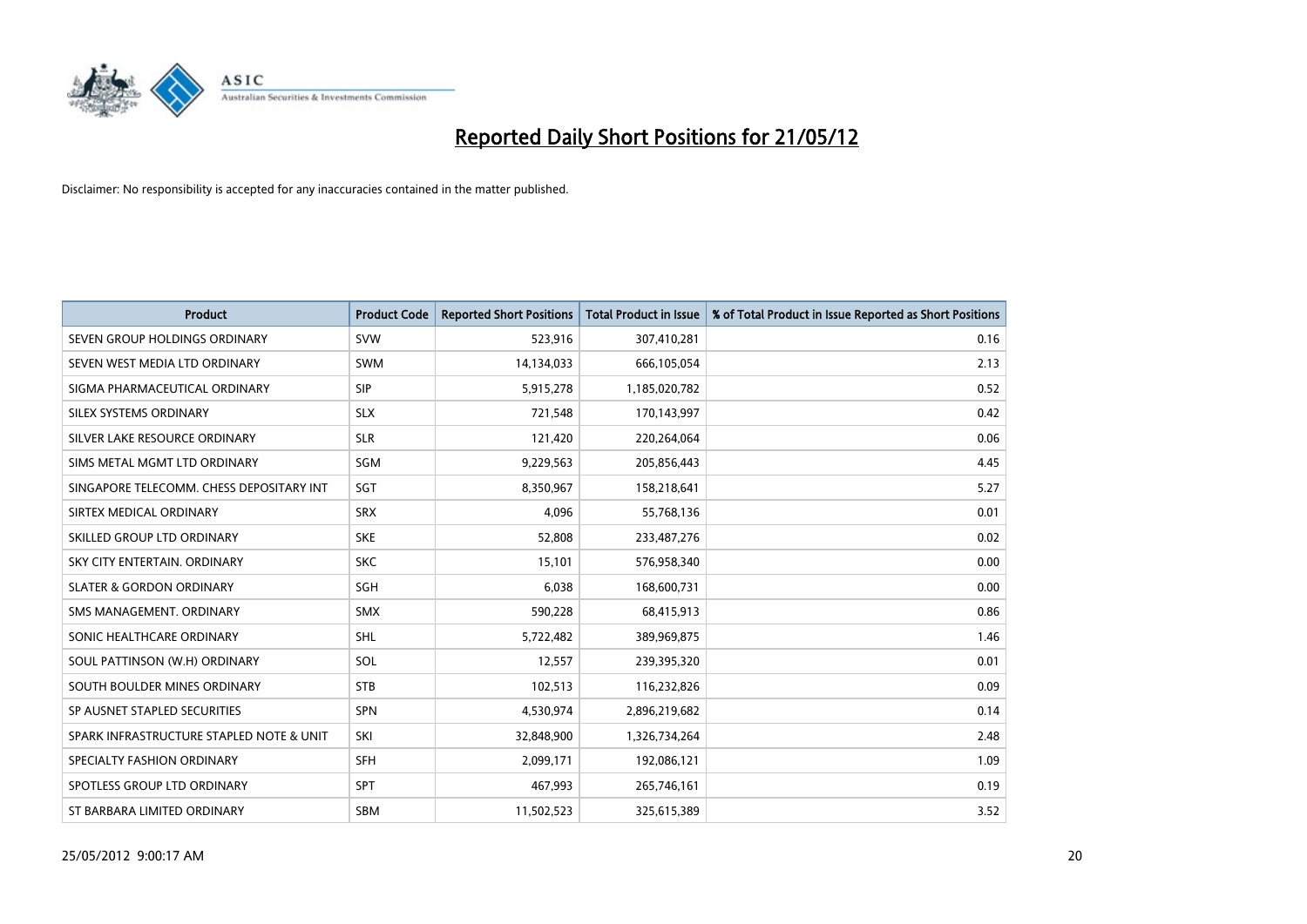

| <b>Product</b>                     | <b>Product Code</b> | <b>Reported Short Positions</b> | <b>Total Product in Issue</b> | % of Total Product in Issue Reported as Short Positions |
|------------------------------------|---------------------|---------------------------------|-------------------------------|---------------------------------------------------------|
| STANMORE COAL LTD ORDINARY         | <b>SMR</b>          | 66,885                          | 160,180,221                   | 0.04                                                    |
| STARPHARMA HOLDINGS ORDINARY       | SPL                 | 1,559,373                       | 280,802,451                   | 0.56                                                    |
| STHN CROSS MEDIA ORDINARY          | <b>SXL</b>          | 4,630,781                       | 704,594,449                   | 0.66                                                    |
| STOCKLAND UNITS/ORD STAPLED        | <b>SGP</b>          | 14,738,029                      | 2,219,880,007                 | 0.63                                                    |
| STRAITS RES LTD. ORDINARY          | SRO                 | 151,105                         | 456,529,474                   | 0.03                                                    |
| <b>STW COMMUNICATIONS ORDINARY</b> | SGN                 | 29,073                          | 362,798,351                   | 0.00                                                    |
| SUNCORP GROUP LTD ORDINARY         | <b>SUN</b>          | 11,463,425                      | 1,286,600,980                 | 0.87                                                    |
| SUNDANCE ENERGY ORDINARY           | <b>SEA</b>          | 77,907                          | 277,098,474                   | 0.02                                                    |
| SUNDANCE RESOURCES ORDINARY        | <b>SDL</b>          | 8,025,991                       | 2,933,534,505                 | 0.28                                                    |
| SUNLAND GROUP LTD ORDINARY         | <b>SDG</b>          | 132,167                         | 201,578,526                   | 0.07                                                    |
| SUPER RET REP LTD ORDINARY         | <b>SUL</b>          | 1,073,824                       | 196,152,971                   | 0.54                                                    |
| SYD AIRPORT STAPLED US PROHIBIT.   | <b>SYD</b>          | 7,706,060                       | 1,861,210,782                 | 0.41                                                    |
| TABCORP HOLDINGS LTD ORDINARY      | <b>TAH</b>          | 6,142,888                       | 730,113,969                   | 0.85                                                    |
| <b>TANAMI GOLD NL ORDINARY</b>     | <b>TAM</b>          | 119,467                         | 261,132,677                   | 0.04                                                    |
| TAP OIL LIMITED ORDINARY           | <b>TAP</b>          | 814,333                         | 241,295,311                   | 0.33                                                    |
| TASSAL GROUP LIMITED ORDINARY      | <b>TGR</b>          | 46,284                          | 146,304,404                   | 0.02                                                    |
| <b>TATTS GROUP LTD ORDINARY</b>    | <b>TTS</b>          | 10,739,003                      | 1,362,919,733                 | 0.80                                                    |
| <b>TECHNOLOGY ONE ORDINARY</b>     | <b>TNE</b>          | 11,799                          | 304,910,455                   | 0.00                                                    |
| TELECOM CORPORATION ORDINARY       | <b>TEL</b>          | 16,127,898                      | 1,930,043,981                 | 0.82                                                    |
| TELSTRA CORPORATION. ORDINARY      | <b>TLS</b>          | 32,946,485                      | 12,443,074,357                | 0.25                                                    |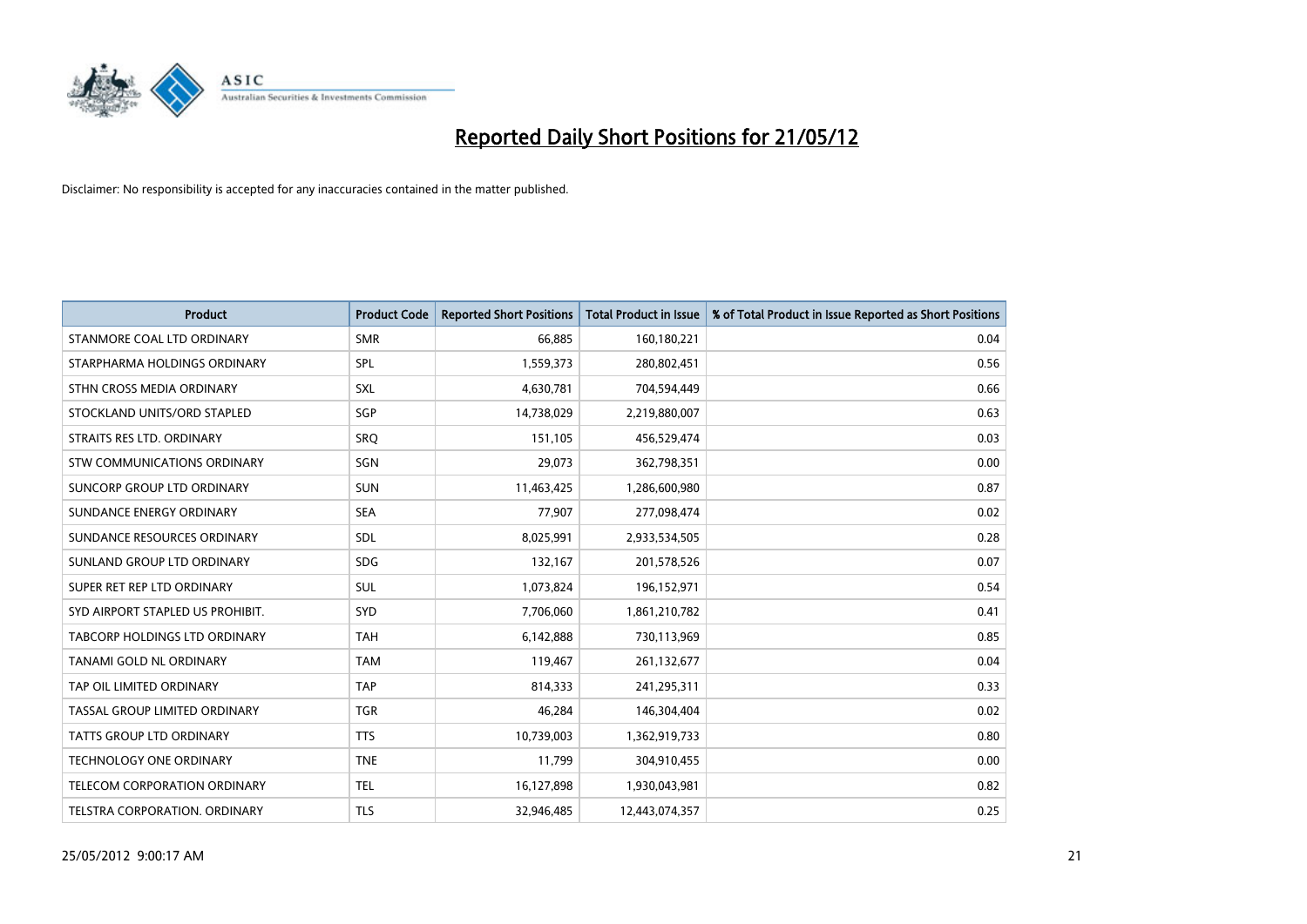

| <b>Product</b>                       | <b>Product Code</b> | <b>Reported Short Positions</b> | <b>Total Product in Issue</b> | % of Total Product in Issue Reported as Short Positions |
|--------------------------------------|---------------------|---------------------------------|-------------------------------|---------------------------------------------------------|
| TEN NETWORK HOLDINGS ORDINARY        | <b>TEN</b>          | 59,259,799                      | 1,045,236,720                 | 5.67                                                    |
| TERANGA GOLD CORP CDI 1:1            | <b>TGZ</b>          | 261,317                         | 158,155,577                   | 0.15                                                    |
| TEXON PETROLEUM LTD ORDINARY         | <b>TXN</b>          | 228,150                         | 245,039,848                   | 0.09                                                    |
| TFS CORPORATION LTD ORDINARY         | <b>TFC</b>          | 207,942                         | 279,621,829                   | 0.07                                                    |
| THAKRAL HOLDINGS GRP ORDINARY/UNIT   | <b>THG</b>          | 164                             | 585,365,014                   | 0.00                                                    |
| THE REJECT SHOP ORDINARY             | <b>TRS</b>          | 1,547,992                       | 26,071,170                    | 5.96                                                    |
| THINKSMART LIMITED ORDINARY          | <b>TSM</b>          | 175,000                         | 156,005,431                   | 0.11                                                    |
| THORN GROUP LIMITED ORDINARY         | <b>TGA</b>          | 318,250                         | 146,374,703                   | 0.22                                                    |
| <b>TIGER RESOURCES ORDINARY</b>      | <b>TGS</b>          | 2,167,308                       | 673,470,269                   | 0.32                                                    |
| <b>TISHMAN SPEYER UNITS</b>          | <b>TSO</b>          | 40,786                          | 338,440,904                   | 0.01                                                    |
| TOLL HOLDINGS LTD ORDINARY           | <b>TOL</b>          | 18,247,786                      | 717,133,875                   | 2.55                                                    |
| TOX FREE SOLUTIONS ORDINARY          | <b>TOX</b>          | 10,786                          | 114,838,108                   | 0.01                                                    |
| TPG TELECOM LIMITED ORDINARY         | <b>TPM</b>          | 2,546,256                       | 793,808,141                   | 0.33                                                    |
| <b>TRADE ME GROUP ORDINARY</b>       | <b>TME</b>          | 297,685                         | 395,745,510                   | 0.08                                                    |
| <b>TRANSFIELD SERVICES ORDINARY</b>  | <b>TSE</b>          | 5,610,052                       | 530,586,567                   | 1.05                                                    |
| TRANSPACIFIC INDUST. ORDINARY        | <b>TPI</b>          | 4,831,314                       | 1,578,209,025                 | 0.30                                                    |
| TRANSURBAN GROUP TRIPLE STAPLED SEC. | TCL                 | 5,980,003                       | 1,458,321,112                 | 0.39                                                    |
| TREASURY WINE ESTATE ORDINARY        | <b>TWE</b>          | 12,359,710                      | 647,227,144                   | 1.90                                                    |
| TROY RESOURCES LTD ORDINARY          | <b>TRY</b>          | 410,483                         | 89,296,649                    | 0.44                                                    |
| UGL LIMITED ORDINARY                 | UGL                 | 5,504,940                       | 166,315,038                   | 3.30                                                    |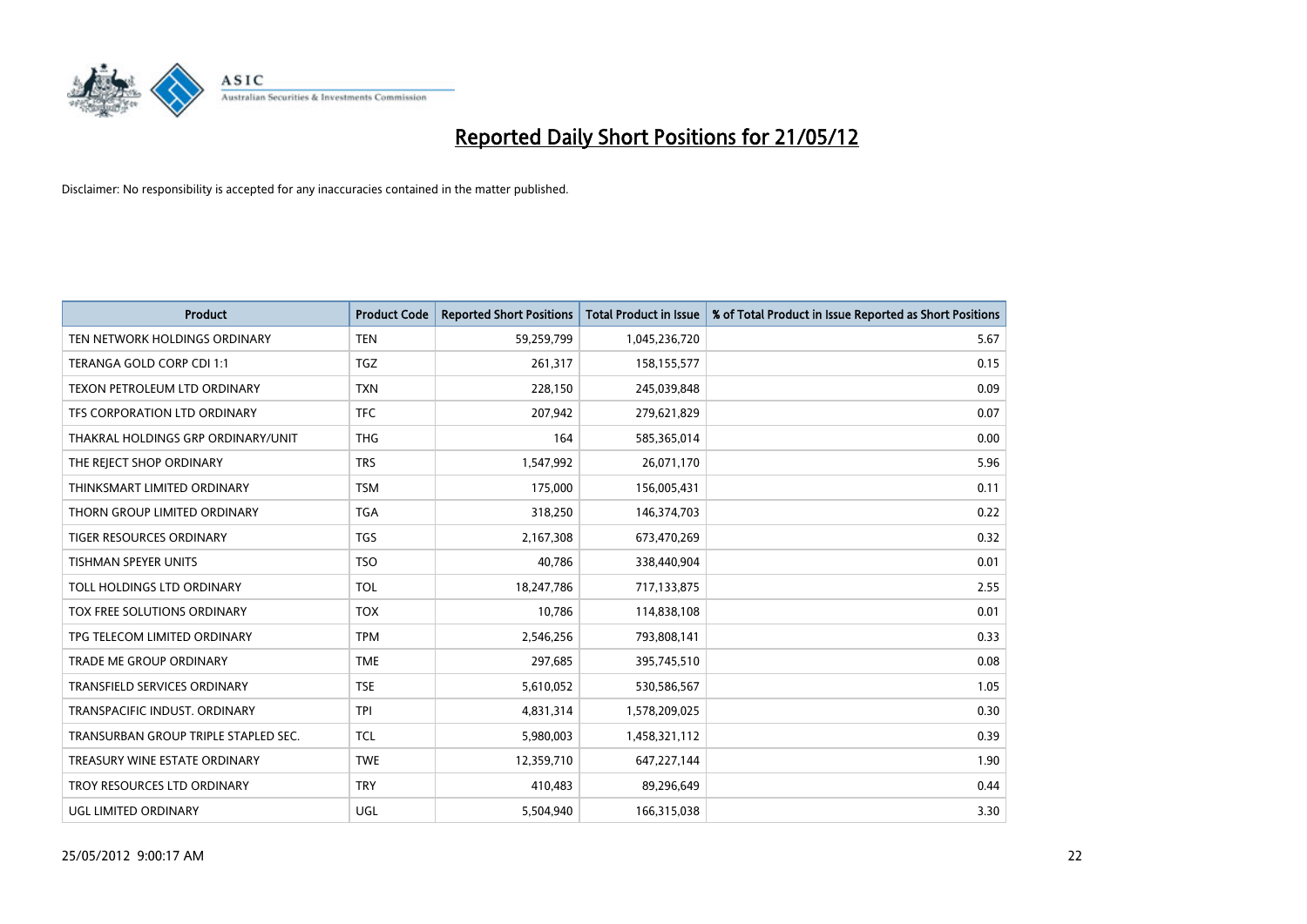

| <b>Product</b>                         | <b>Product Code</b> | <b>Reported Short Positions</b> | <b>Total Product in Issue</b> | % of Total Product in Issue Reported as Short Positions |
|----------------------------------------|---------------------|---------------------------------|-------------------------------|---------------------------------------------------------|
| UNILIFE CORPORATION CDI 6:1            | <b>UNS</b>          | 211,168                         | 258,962,928                   | 0.08                                                    |
| UXC LIMITED ORDINARY                   | <b>UXC</b>          | 154,028                         | 305,585,913                   | 0.05                                                    |
| <b>VENTURE MINERALS ORDINARY</b>       | <b>VMS</b>          | 7,496                           | 232,468,592                   | 0.00                                                    |
| <b>VIRGIN AUS HLDG LTD ORDINARY</b>    | <b>VAH</b>          | 6,043,448                       | 2,210,197,600                 | 0.26                                                    |
| VITERRA INC CDI 1:1                    | <b>VTA</b>          | 10                              | 68,629,939                    | 0.00                                                    |
| VNGD ALL-WORLD EX-US CDI 1:1           | <b>VEU</b>          | 8,531                           | 990,776                       | 0.86                                                    |
| WAH NAM INT HLDG LTD ORDINARY          | <b>WNI</b>          | 41,310                          | 6,706,732,005                 | 0.00                                                    |
| WATPAC LIMITED ORDINARY                | <b>WTP</b>          | 253,124                         | 184,332,526                   | 0.13                                                    |
| <b>WDS LIMITED ORDINARY</b>            | <b>WDS</b>          | $\overline{7}$                  | 144,740,614                   | 0.00                                                    |
| WEBIET LIMITED ORDINARY                | <b>WEB</b>          | 440,931                         | 71,801,029                    | 0.61                                                    |
| WESFARMERS LIMITED ORDINARY            | <b>WES</b>          | 30,972,183                      | 1,006,491,544                 | 3.08                                                    |
| WESFARMERS LIMITED PARTIALLY PROTECTED | <b>WESN</b>         | 167,954                         | 150,580,618                   | 0.11                                                    |
| WESTERN AREAS NL ORDINARY              | <b>WSA</b>          | 8,748,897                       | 179,735,899                   | 4.87                                                    |
| WESTFIELD GROUP ORD/UNIT STAPLED SEC   | <b>WDC</b>          | 8,193,756                       | 2,295,578,169                 | 0.33                                                    |
| WESTFIELD RETAIL TST UNIT STAPLED      | <b>WRT</b>          | 49,318,202                      | 3,054,166,195                 | 1.62                                                    |
| <b>WESTPAC BANKING CORP ORDINARY</b>   | <b>WBC</b>          | 59,959,509                      | 3,054,780,560                 | 1.94                                                    |
| WHITE ENERGY COMPANY ORDINARY          | <b>WEC</b>          | 2,318,823                       | 322,974,494                   | 0.70                                                    |
| WHITEHAVEN COAL ORDINARY               | <b>WHC</b>          | 21,079,771                      | 1,013,190,387                 | 2.05                                                    |
| WHK GROUP LIMITED ORDINARY             | <b>WHG</b>          | 26,441                          | 265,200,652                   | 0.01                                                    |
| WHL ENERGY LIMITED ORDINARY            | <b>WHN</b>          | 9,090,910                       | 1,407,038,386                 | 0.64                                                    |